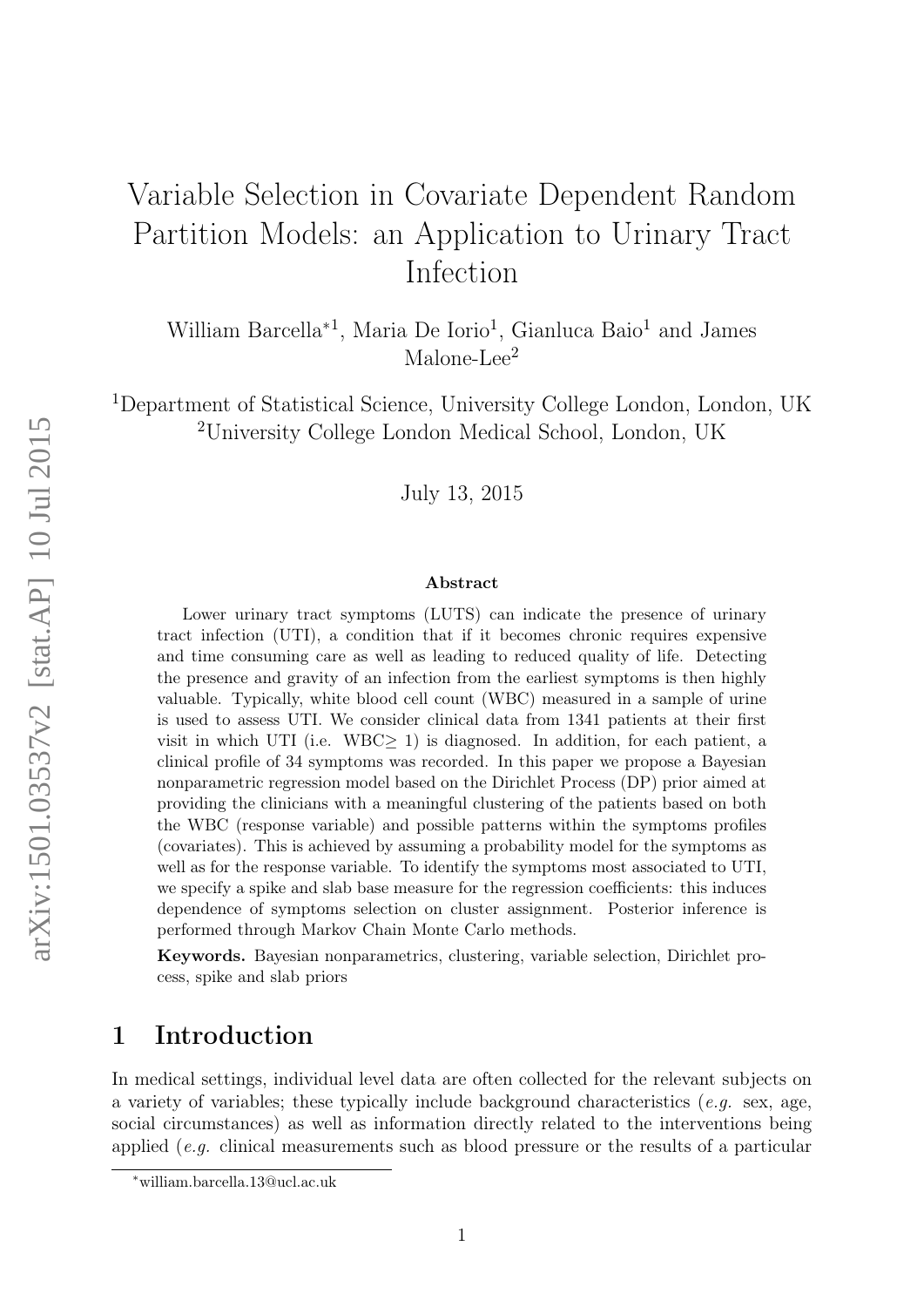test). This set up applies for both experimental and observational studies — perhaps even more so in the latter case, when data are often (although not always) collected using registries or administrative databases.

Arguably, the most common use of such data involves some form of regression analysis where the main "outcome" variable is related to (some of) the covariates (or "*profiles*") that have been collected. More specifically, clinicians may be interested in identifying suitable subgroups of patients presenting similar features; this categorisation can be used, for example, to suitably apply the optimal treatment for the (sub)population that will benefit the most. Alternatively, the focus may be on finding the covariates that best describe the variation in the outcome, for example in order to determine which symptoms should be measured to better characterise the chance that a new (as yet unobserved) patient is affected by a particular disease. The first of these tasks can be framed in the broader statistical problem of clustering, while the second one is an example of model selection (also called variable selection).

More interestingly, because complex and heterogeneous data are increasingly often collected and used for the analysis, a further connection between clustering and model selection can be considered, *i.e.* that one (set of) covariate(s) may be relevant in explaining the outcome variable for a subset of subjects, but not for others. In other words, the two tasks can be mixed in a more comprehensive analysis strategy to produce clusterspecific model selection.

For example, the dataset motivating this work contains records of Lower Urinary Tract Sympthoms (LUTS), a group of symptoms indicating dysfunctions of the lower urinary tract, i.e. bladder and urethra, including incontinence and dysuria. This symptoms are related to several diagnosis: from anxiety, to multiple sclerosis or bladder tumour. However, the most common diagnosis associated with LUTS is Urinary Tract Infection (UTI). To examine possible UTI, samples of urine are analysed counting the number of White Blood Cells (WBC). The presence of WBC in urines, even in very small quantities, reveals UTI [\[1,](#page-21-0) [2\]](#page-21-1) and very often large number of WBC are associated with high degree of inflammation. The database includes LUTS and WBC for a number of patients affected by UTI (*i.e.* WBC $> 1$ ). For each individual, the set of LUTS constitute the patient's profile, while WBC can be considered as an indicator of UTI, the actual condition being investigated; the clinical objective is to assess the potential relationship between the symptoms and the infection.

A standard approach to deal with these problems is to employ generalised linear models, including random effects (usually modelled using a Normal distribution) to account for heterogeneity between patients. This is clearly a restrictive assumption in many applications as often the distribution of the random effects is non-Normal, multi-modal, or perhaps skewed. In our analysis, we move beyond the traditional parametric hierarchical models, in order to account for the known patient heterogeneity that cannot be described in a simple parametric model. This heterogeneity is a common feature of many biomedical data and assuming a parametric distribution or mis-specifying the underlying distribution would impose unreasonable constraints; this in turn may produce poor estimates of parameters of interest. It is therefore important to use non-parametric approaches to allow random effects to be drawn from a sufficiently large class of distributions. That is the modelling strategy we adopt in this paper.

In order to take into account the heterogeneity among the patients, it is convenient to study the relationship between the covariates and the response within groups of patients having similar symptoms profiles and similar levels of WBC *(i.e.* in a clustering setting).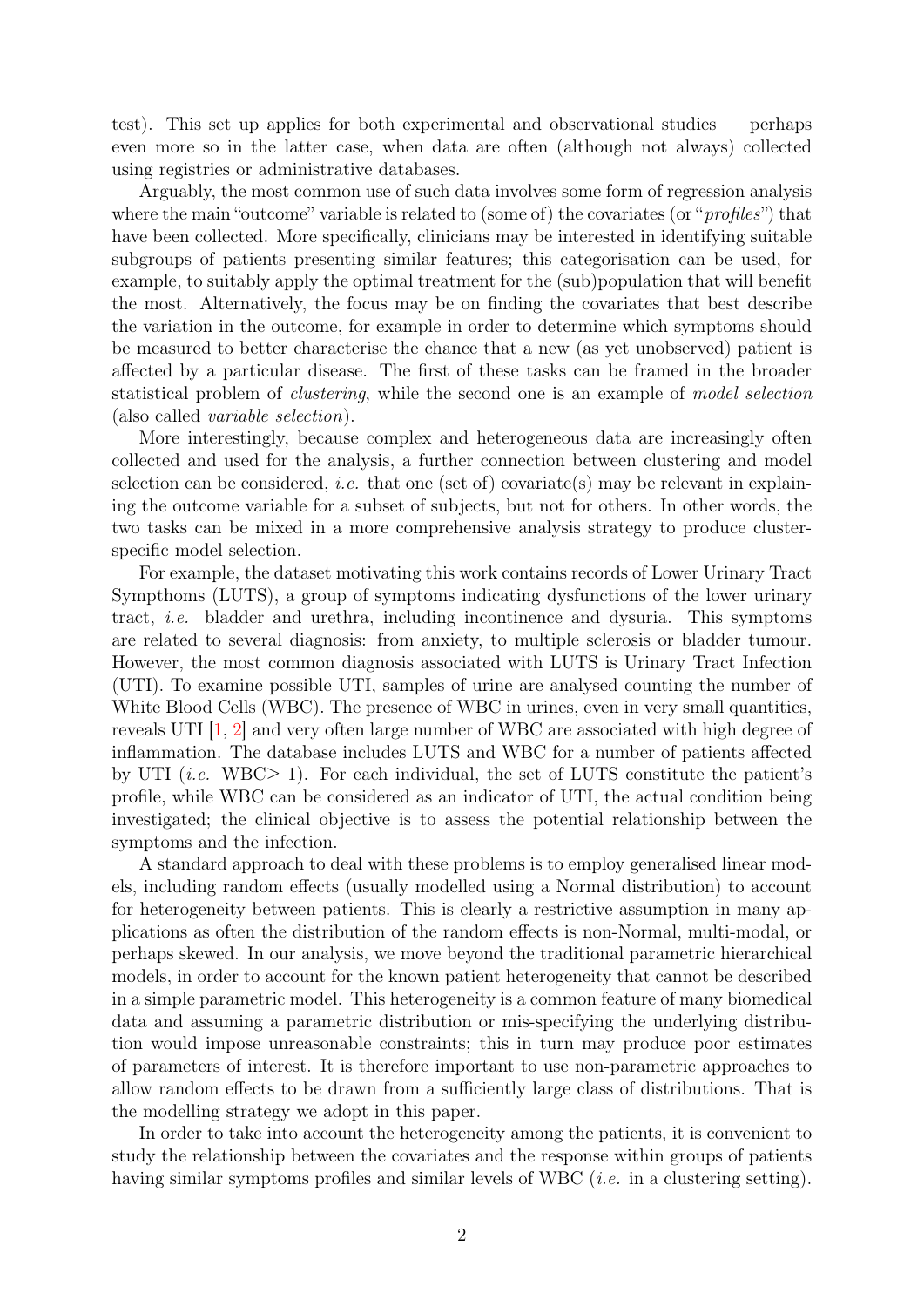In addition, it is crucial to evaluate which symptoms are explanatory of the level of WBC within each group *(i.e.* in a variable selection setting). The goal is to develop a method for assessing the relationship between a response variable (in our case WBC) and a set of covariates (the profile) within clusters of patients with similar characteristics, in order to make prediction about the response for a new patients. This will ultimately provide valuable information on the mechanisms of action of the underlying disease being investigated.

To this aim, we develop a modelling strategy based on Bayesian non-parametric methods that allows us to accomplish both tasks at once. We propose a (potentially infinite) mixture of regression models to link the response with the covariates, where also the weights of the mixture can depend on the covariates. In this way, observations will be clustered based on the information contained in both the clinical profiles and the outcome variable. Within each cluster, variable selection is achieved employing spike and slab prior distributions that assign positive probability to the regression coefficients being equal to zero. The Bayesian framework allows us to perform both tasks simultaneously in a probabilistically sound way, so that clustering and variable selection inform each other. The results of the application on LUTS data show that our formulation leads to improved predictions, in comparison to other existing methods.

The rest of the work is organised as follows. In Sections [2](#page-2-0) and [3](#page-4-0) we briefly describe clustering and variable selection problems from a Bayesian perspective and we review the most relevant literature. Then in Section [4](#page-6-0) we introduce the details of our proposed approach and briefly explain how to perform posterior inference while in Section [5](#page-8-0) we show how to summarise posterior inference output in a meaningful way. In Section [6](#page-9-0) we present an application of our model to the LUTS dataset mentioned above. Finally, in Section [7](#page-17-0) we discuss our results and draw conclusions.

# <span id="page-2-0"></span>2 Clustering via Bayesian non-parametrics methods

Suppose we wish to investigate the clustering structure characterising a dataset  $y =$  $(y_1, ..., y_n)$ . In this case we may assume that the observations come from K distinct clusters, each characterised by a parameter  $\theta_k$   $(k = 1, ..., K)$ , which specifies the probability distribution of the data in each cluster (note that, in general,  $\theta_k$  can itself be a vector). This implies that the probability distribution of each observation  $y_i$  is a mixture:

<span id="page-2-1"></span>
$$
y_i \mid \boldsymbol{\theta}, \boldsymbol{\psi} \sim \sum_{k=1}^K \psi_k p(y_i \mid \theta_k), \qquad (1)
$$

where  $\boldsymbol{\theta} = (\theta_1, \dots, \theta_K)$  and  $\boldsymbol{\psi} = (\psi_1, \dots, \psi_K)$ , with  $\psi_k$  indicating the probability that unit i belongs in cluster  $k$ .

This approach is often referred to as "model-based clustering" and its aims include the estimation of  $\psi_k$  and  $\theta_k$ , as well as of the number K, which is often the most challenging task. There are two popular approaches in the Bayesian literature to estimate the number of clusters: the first one consists in fitting separate models for different values of K and then applying a model selection criterion (such as AIC, BIC or DIC) to identify the specification with most support from the data. The second one is fully grounded in a Bayesian framework and amounts to specifying a prior on K and then performing full posterior inference on all the model parameters. The latter approach is adopted in this paper by employing a non-parametric prior to allow for more flexibility.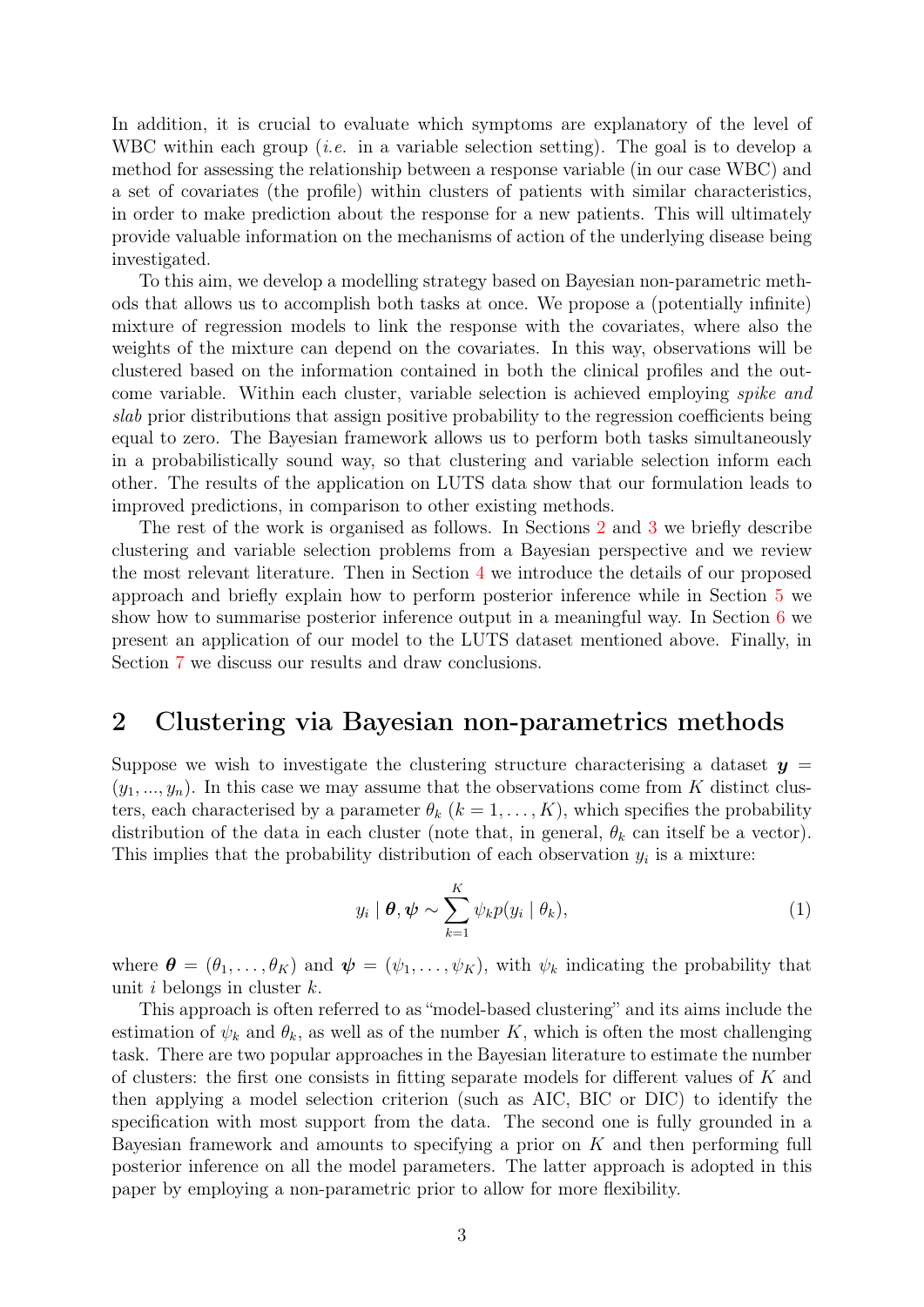The model in [\(1\)](#page-2-1) can be extended to an *infinite* mixture model

<span id="page-3-0"></span>
$$
y_i \mid \boldsymbol{\theta}, \boldsymbol{\psi} \sim \sum_{k=1}^{\infty} \psi_k p(y_i \mid \theta_k)
$$
 (2)

— notice that although the structure in  $(2)$  allows for an infinite number of clusters a *priori*, by necessity in a dataset made by n observations there can be at most n distinct groups. Within the Bayesian framework, an elegant and efficient way of defining this model is to select a Dirichlet Process (DP) prior [\[3\]](#page-21-2).

A DP is a stochastic process whose realisations are probability distributions such that if a random distribution  $\mathcal{G} \sim \text{DP}(\alpha, \mathcal{G}_0)$  then it is almost surely discrete [\[3,](#page-21-2) [4,](#page-21-3) [5\]](#page-21-4).  $\mathcal{G}_0$ denotes the base measure (representing some sort of baseline distributions around which G is centred) and  $\alpha \in \mathbb{R}^+$  is the precision parameter. DP models are by far the most widely used non-parametric Bayesian model, mainly because of computational simplicity; this derives from the fact that the complexity in simulating from the relevant posterior distributions is essentially dimension-independent.

A "constructive" definition of a DP is given in [\[6\]](#page-21-5) using the following representation:

$$
\mathcal{G} = \sum_{k=1}^{\infty} \psi_k \delta_{\theta_k},
$$

where  $\delta_{\theta_k}$  is the Dirac measure taking value 1 in correspondence of  $\theta_k$  and 0 otherwise. The infinite set of parameters  $\theta_1, \theta_2, \ldots$  is drawn independently from the continuous distribution  $\mathcal{G}_0$  and the weights  $\psi_1, \psi_2, \ldots$  are constructed using a *stick breaking* procedure [\[7\]](#page-21-6):

$$
\psi_k = \phi_k \prod_{j=1}^{k-1} (1 - \phi_j)
$$

with each  $\phi_i \sim \text{Beta}(1, \alpha)$ . The almost sure discreteness of the random distribution  $\mathcal G$  is particularly relevant in the case of clustering, since  $\mathcal G$  will provide the weights and the locations for the mixture in [\(2\)](#page-3-0), leading to a Dirichlet Process Mixture (DPM) [\[8\]](#page-21-7), which can be rewritten in a compact way as

<span id="page-3-1"></span>
$$
\begin{array}{rcl}\n\mathbf{y} \mid \boldsymbol{\theta} & \sim & p(\mathbf{y} \mid \boldsymbol{\theta}) \\
\boldsymbol{\theta} \mid \mathcal{G} & \sim & \mathcal{G} \\
\mathcal{G} & \sim & \text{DP}(\alpha, \mathcal{G}_0).\n\end{array} \tag{3}
$$

For example, if  $p(\mathbf{y} \mid \boldsymbol{\theta})$  is taken to be a Normal distribution with  $\boldsymbol{\theta} = (\boldsymbol{\mu}, \boldsymbol{\sigma}^2)$ , then the distribution of  $y$  becomes an infinite mixture of Normal kernels with weights determined by the DP prior, *i.e.*  $y \sim \sum_{k=1}^{\infty} \psi_k$  Normal $(y \mid \mu_k, \sigma_k^2)$ .

Given its discreteness, setting a DP prior on the parameter vector  $\theta$  implies a non-zero probability that two or more of its elements are equal. This, in turn, implies that the DP imposes a clustering structure on the data so that the observations will be grouped together in  $k \leq n$  clusters, each characterised by a specific distribution. The parameter  $\psi$  includes the prior probabilities of belonging in each cluster and  $\theta_k$  denotes the clusterspecific parameter. The advantage of this strategy is that the number of components  $k$  is also learned from the data through the posterior distribution. Thus, the vector of individual-level parameters  $\theta_1, \ldots, \theta_n$  reduces to the vector of unique values  $\theta_1^*, \ldots, \theta_k^*$ assigned to the n observations.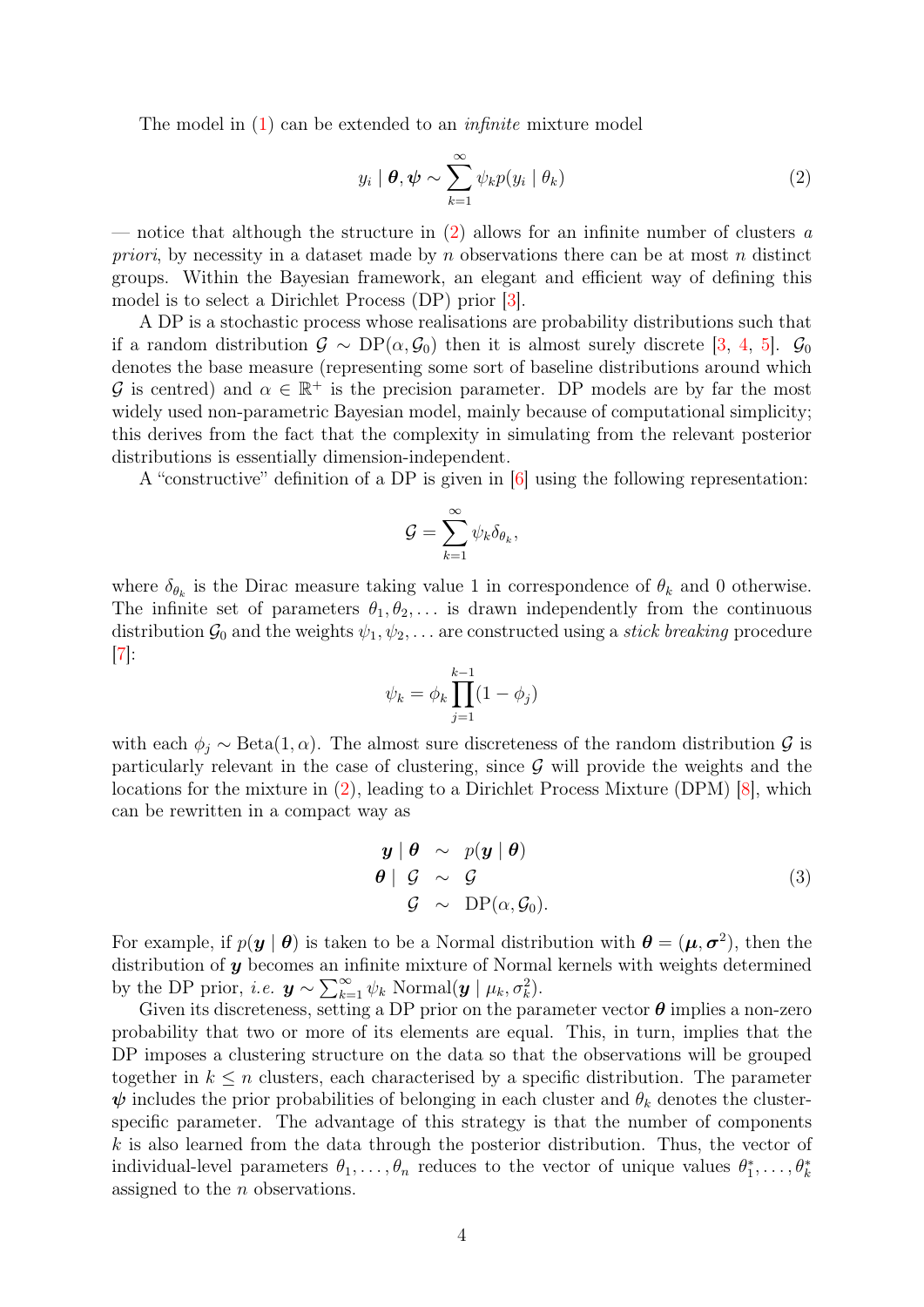This is also evident integrating out G from the joint distribution of  $(\theta_1, \ldots, \theta_n)$  and writing the conditional prior for each  $\theta_i$  as in [\[9\]](#page-21-8):

<span id="page-4-1"></span>
$$
\theta_i \mid \boldsymbol{\theta}_{(i)} \sim \frac{\alpha}{\alpha + n - 1} \mathcal{G}_0 + \frac{1}{\alpha + n - 1} \sum_{i' \neq i} \delta_{\theta_{i'}} \tag{4}
$$

where  $\theta_{(i)}$  is obtained removing the *i*-th component from  $(\theta_1, \ldots, \theta_n)$ . The discrete part in [\(4\)](#page-4-1) induces ties among the components of  $(\theta_1, \ldots, \theta_n)$ . In particular,  $\theta_i$  will take an already observed value within  $\theta_{(i)}$  with probability  $1/(\alpha+n-1)$ , while a new value (from  $\mathcal{G}_0$ ) with probability  $\alpha/(\alpha + n - 1)$ .

The latter links the DPM model of  $(3)$  with a Random Partition Model (RPM), *i.e.* a probabilistic model over partitions of the n observations, which are imposed by the DP prior. We denote with  $\rho_n$  the partition of the *n* observations in *k* clusters, each characterised by the values of  $\theta_j^*$  for  $j = 1, \ldots, k$ . A membership vector  $\mathbf{s} = (s_1, \ldots, s_n)$ , describes which of the  $\theta_j^*$ 's is associated with each observation. Thus,  $s_i$  takes on the values  $\{1, 2, \ldots, k\}$  for  $i = 1, \ldots, n$ . From [\(4\)](#page-4-1) and assuming  $\theta_i$  as the last value to be sampled (this holds for every  $\theta_i$  since [\(4\)](#page-4-1) is exchangeable [\[9\]](#page-21-8)), the prior distribution over all the possible partitions of  $n$  observations implied by a DP is

<span id="page-4-2"></span>
$$
p(\rho_n) \propto \prod_{j=1}^k \alpha(n_j - 1)!
$$
 (5)

where  $n_1, \ldots, n_k$  is the cardinality of each cluster [\[10\]](#page-21-9). Given the partition, in model [\(3\)](#page-3-1) the observations assigned to different clusters are modelled as independent.

# <span id="page-4-0"></span>3 Extension of the DP prior in regression settings

Many extension of the conventional DPM have been proposed in the literature. We describe here only the two relevant for our application. In particular, we work in a linear regression framework considering a vector of observations  $y = (y_1, \ldots, y_n)$ , for which we assume the model

<span id="page-4-3"></span>
$$
y_i | \mathbf{x}_i, \boldsymbol{\beta}_i, \lambda_i \sim \text{Normal}(y_i | \mathbf{x}_i, \boldsymbol{\beta}_i, \lambda_i), \tag{6}
$$

where  $x_i$  is the *i*−th row of the  $(n \times D)$  covariates matrix  $\mathbf{X}, \boldsymbol{\beta}_i$  is a vector of subjectspecific regression coefficients and  $\lambda_i$  is the individual-level precision.

The coefficients  $\beta_i$  are usually modelled using a multivariate Normal prior; however, while it is important to maintain a simple interpretation and guarantee easy computation for the posteriors, we would like to accommodate heterogeneity in the population and to allow for outliers, clustering and over-dispersion. This higher level of flexibility is often difficult to achieve using a single parametric random effect distribution. In addition, we aim at identifying the explanatory variables that influence the outcome the most. Thus, we extend the basic Bayesian regression framework and set a non-parametric prior instead.

## 3.1 Covariate dependent clustering

Recent developments in the RPM literature (particularly within a regression framework) have focussed on creating partitions of the observations that successfully take into account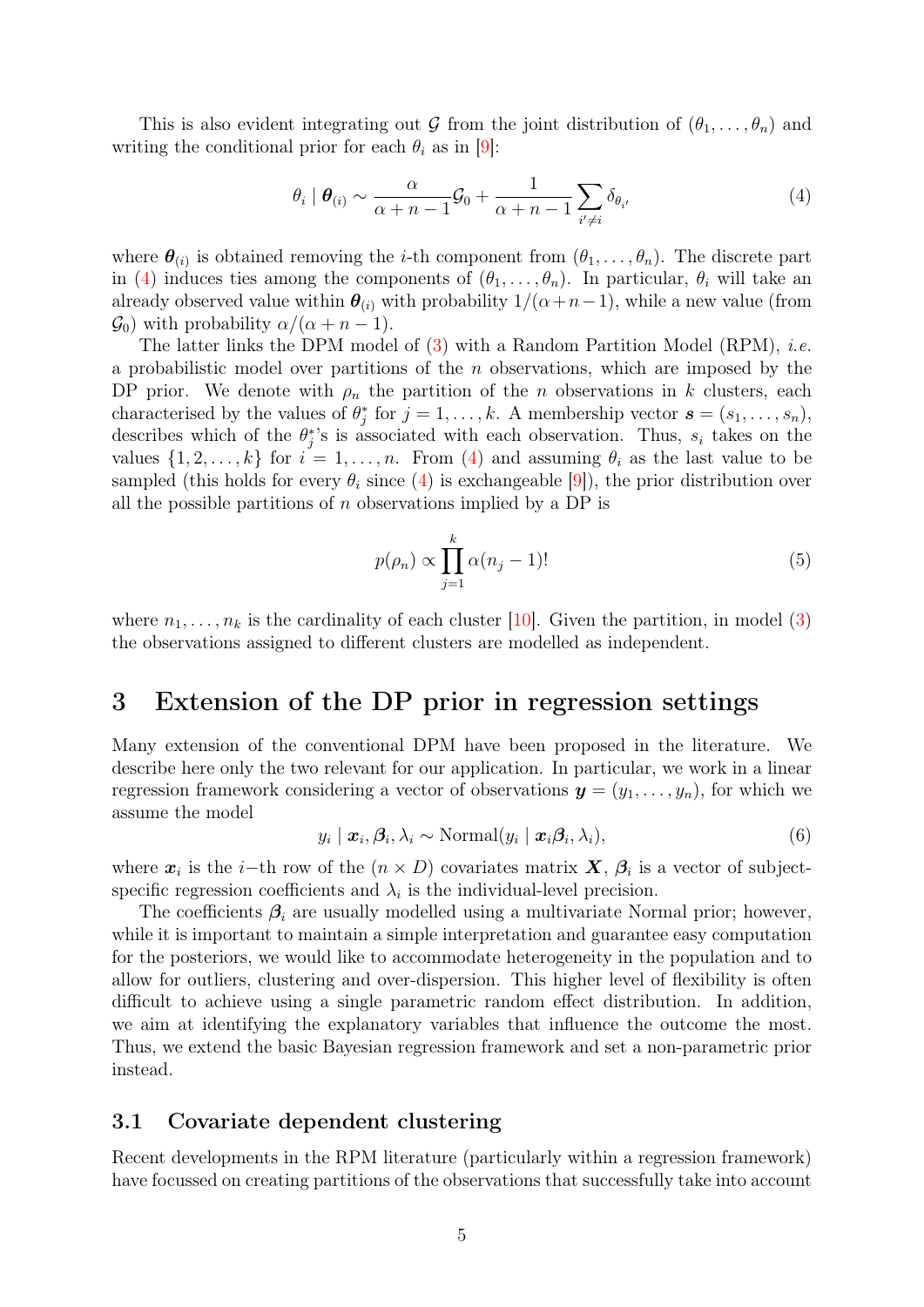possible patterns within profiles determined by the combination of covariate values. This is particularly relevant for applications involving a large number of covariates that are expected to contain useful but correlated information about clustering and when the focus is on prediction. This type of models has been termed random partition model with covariates (RPMx) [\[11\]](#page-21-10).

In order to allow the partition of the observations to depend on the values of the  $\alpha$  covariates  $\boldsymbol{x}$ , several authors have proposed modifications of the basic clustering structure of the DP prior described in  $(5)$ . For example,  $[12]$  propose to model the response and covariate(s) jointly using a DPM model [\[8\]](#page-21-7) and then use the posterior conditional distribution of the response given the covariates and the partition of the observations to determine the relationship between  $y$  and  $x$ . An alternative model is the so-called *product* partition model with covariates (PPMx) [\[13\]](#page-21-12). In this case a prior is specified directly on the partition:

$$
p(\rho_n) \propto \prod_{j=1}^k c(S_j)
$$

where  $c(\cdot)$  is a "cohesion" function and  $S_j$  is the set containing the observation labels belonging to cluster  $j$  — note that the DPM is a particular case, induced by choosing  $c(S_i) \propto \alpha(n_i-1)!$ . The PPMx extends the cohesion function to include a measure of similarity between covariates from different observations so that individuals with "similar" profiles are more likely to be grouped in the same cluster.

Other extensions of DPM models which allow for covariate dependent clustering are given by the DP with Generalized Linear Model (DP-GLM) [\[14\]](#page-21-13), which accommodates different types of responses in a GLM framework; the Generalized Product Partition Model (GPPM) [\[15\]](#page-21-14), which first clusters the individuals on the basis of the covariates and then uses the posterior probability of the partitions obtained as prior for the partitions built on the response; and the Profile Regression (PR) [\[16\]](#page-22-0), in which a DPM model is specified for the covariates, which are then linked to the response through cluster-specific regression models.

#### 3.2 Variable (model) selection

The DP framework can be also used to perform variable selection in the linear model [\(6\)](#page-4-3). If we assume a DP process prior for the regression coefficients  $\beta_i$ , then we obtain an infinite mixture of linear regression models. This implies a partition of the  $n$  observations in clusters, each of which is characterised by specific values of the regression coefficients (*i.e.* in the j-th cluster,  $\beta_j^*$  of length equal to the number of covariates, D). Thus, if we allow the parameter  $\beta_j^*$  to have some component(s) equal to zero with positive probability, we are effectively allowing for the possibility that some of the observed covariates in cluster j, denoted  $\boldsymbol{x}_j^*$ , do not affect the outcome  $\boldsymbol{y}$  for the observations in that cluster, effectively performing variable selection.

For example, [\[17\]](#page-22-1) propose a Bayesian non-parametric regression model employing a DP prior on the regression coefficients, but choosing as base measure a spike and slab distribution, to allow some coefficients of the regression to be zero (see [\[18\]](#page-22-2) and [\[19\]](#page-22-3) for a review on spike and slab distribution for variable selection). Similar approaches can be found in [\[20\]](#page-22-4) for linear mixed models and in [\[21\]](#page-22-5) for binary regression. These methods perform covariate selection within each cluster and, as a consequence, observations are grouped on the basis of the effects of the covariates on the response. This strategy can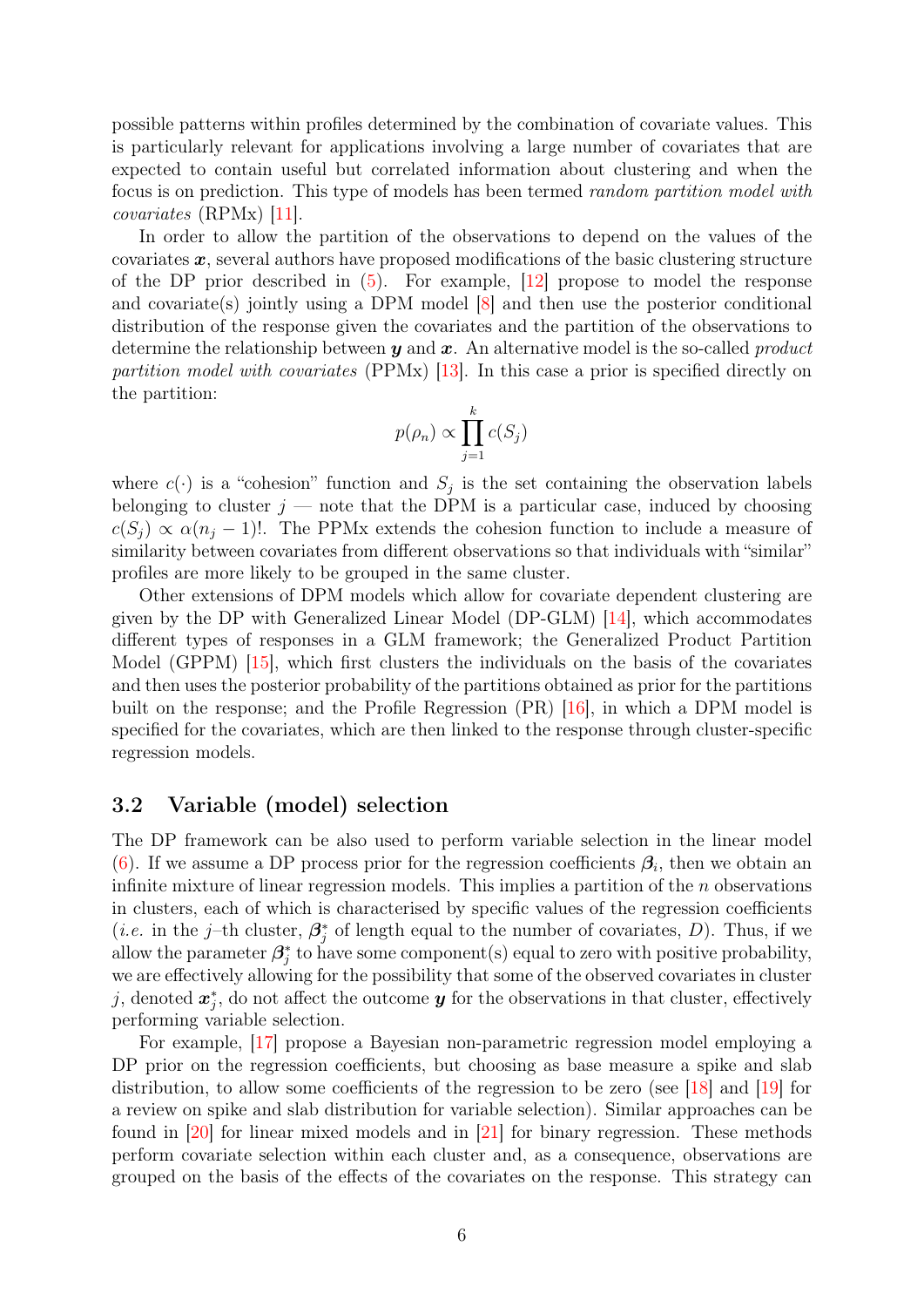lead to poor clustering in the case of a high-dimensional covariate space, and also to reduced predictive performance. This is because possible patterns within the covariates are not taken into account when clustering individuals.

Variable selection techniques have been developed also for the PPMx model [\[13\]](#page-21-12) and for the PR model [\[22\]](#page-22-6). In this setup, it is possible to perform simultaneously covariate dependent clustering and selection of covariates that discriminate the most between clusters; however, no variable selection is performed to identify the covariates that mostly associated with the response of interest.

Other examples of joint clustering and variable selection can be found in [\[23,](#page-22-7) [24,](#page-22-8) [25,](#page-22-9) [26\]](#page-22-10) among the others, but once again these methods aim to highlight covariates that most explain the clustering structure, but not the relationship between covariates and outcome.

The main goal of this paper is to combine covariate dependent clustering and variable selection methods able to identify covariates that best explain the outcome variable, by generalising the approach in [\[17\]](#page-22-1). We refer to the proposed model as Random Partition Model with covariate Selection (RPMS).

# <span id="page-6-0"></span>4 Random Partition Model with Covariate Selection (RPMS)

In this section we develop the RPMS model and briefly explain the Markov Chain Monte Carlo (MCMC) algorithm employed to perform posterior inference.

#### 4.1 Regression Model

As discussed at the beginning of Section [3,](#page-4-0) we use a linear regression model to explain the relationship between the response and the covariates. Let  $y = (y_1, \ldots, y_n)$  denote the response variable. Then, we assume

$$
y_i | \mathbf{x}_i, \boldsymbol{\beta}_i, \lambda_i \sim \text{Normal}(y_i | \mathbf{x}_i, \boldsymbol{\beta}_i, \lambda_i).
$$

Here, we assume that  $x_{id} \in \{0, 1\}$  for every  $i = 1, \ldots, n$  and  $d = 1, \ldots, D$ . Thus, we can interpret  $\boldsymbol{X}$  as the matrix containing the information about the presence of D symptoms for each of the *n* patients; these symptoms are assumed to *possibly* have an effect on the response  $y$ . We focus on binary covariates, because in clinical settings symptoms are often recorded as binary indicators (in fact, that is the case in our motivating example). Extensions to other type of covariates is however trivial.

The goal is to specify a prior structure that allows detecting a possible clustering structure based on symptoms profiles and then identifying which variables most influence (globally or in some clusters) the response variable.

## 4.2 Model on the Covariates and Prior Specification

To allow for covariate dependent clustering, we exploit ideas in [\[12\]](#page-21-11) assuming a probability model for the vectors of covariates:

$$
\boldsymbol{x}_i \mid \zeta_1,\ldots,\zeta_D \sim \prod_{d=1}^D \text{Bernoulli}(x_{id} \mid \zeta_{id}).
$$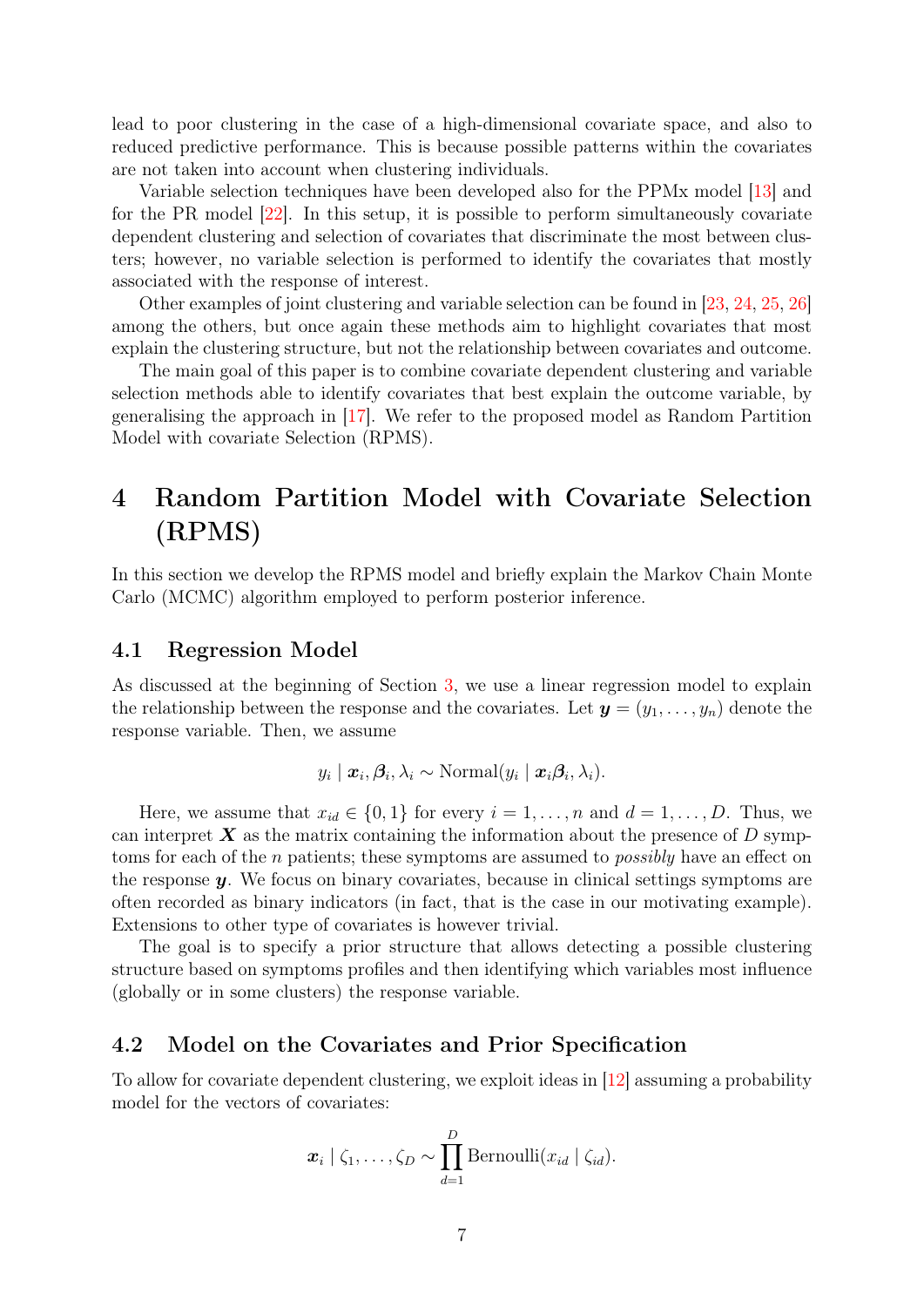In addition, we specify a joint DP prior distribution on  $\zeta_i = (\zeta_{i1}, \ldots, \zeta_{iD})$  and  $\beta_i =$  $(\beta_{i1}, \ldots, \beta_{iD})$ :

<span id="page-7-0"></span>
$$
(\beta_1, \zeta_1), \dots, (\beta_n, \zeta_n) | \mathcal{G} \sim \mathcal{G}
$$
  

$$
\mathcal{G} \sim \text{DP}(\alpha, \mathcal{G}_0)
$$
 (7)

where  $\alpha$  is the precision parameter and  $\mathcal{G}_0$  is the base measure of the process. Recalling Section [1,](#page-0-0) the DP in  $(7)$  assigns a positive probability for two observations i and i' to have the same values  $(\beta_i, \zeta_i) = (\beta_{i'}, \zeta_{i'})$ . We denote with  $(\beta^*, \zeta^*) = ((\beta_1^*, \zeta_1^*), \ldots, (\beta_k^*, \zeta_k^*))$  the unique values for the parameters. This construction implies that observations are clustered on the basis of both their covariates profile and the relationship between covariates and responses.

The model is completed by specifying a conjugate Gamma prior on the regression precision assuming  $\lambda_1 = \ldots = \lambda_n = \lambda$  and modelling  $\lambda \sim \text{Gamma}(\lambda \mid a_{\lambda}, b_{\lambda})$ , as well as using a Gamma hyper-prior on the concentration parameter of the DP [\[27\]](#page-22-11):  $\alpha \sim$  $Gamma(a_{\alpha}, b_{\alpha})$ . These are common prior choices as they enable easier computations.

#### <span id="page-7-1"></span>4.2.1 The Spike and Slab Base Measure

The choice of the base measure of the DP is crucial. We assume that  $\beta_i$  and the  $\zeta_i$ are independent in the base measures. We choose a spike and slab distribution as base measure for the regression coefficients to perform variable selection. Thus we define:

$$
\mathcal{G}_0 = \prod_{d=1}^D \{ [\omega_d \delta_0(\beta_d) + (1 - \omega_d) \text{ Normal}(\beta_d \mid m_d, \tau_d)] \text{Beta}(\zeta_d \mid a_\zeta, b_\zeta) \},
$$

which is simply the product measure on the space of the regression coefficients and of the parameters defining the distribution of the covariates. The notation  $\beta_d$  and  $\zeta_d$  highlights the fact that the base measure is assumed to be the same across the observations. In  $\mathcal{G}_0$ , the first part within the square brackets is the spike and slab distribution, while  $\delta_0(\beta_d)$ is a Dirac measure that assigns probability 1 to the value 0. Thus a spike and slab distribution is a mixture of a point mass at 0 (in correspondence of which,  $\beta_d = 0$ ) and a Normal distribution, with weights given by  $\omega_d$  and  $(1 - \omega_d)$ , respectively.

A conjugate base measure is employed for the covariate specific parameters  $\zeta_d$  for ease of computations. We assume the same hyperpriors for the parameters in  $\mathcal{G}_0$  as in [\[17\]](#page-22-1). In particular we set a spike and slab hyperpriors for each  $\omega_d$ :

$$
\omega_1, \ldots, \omega_D \mid \pi_1, \ldots, \pi_D \sim \prod_{d=1}^D \{ (1 - \pi_d) \delta_0(\omega_d) + \pi_d \text{ Beta}(\omega_d \mid a_{\omega}, b_{\omega}) \}
$$

$$
\pi_1, \ldots, \pi_D \mid a_{\pi}, b_{\pi} \sim \prod_{d=1}^D \text{Beta}(\pi_d \mid a_{\pi}, b_{\pi})
$$

The latter solution has been proposed by [\[28\]](#page-22-12) as the possibility to induce extra sparsity on the regression coefficients, encouraging those associated with the covariates having no effect on the response variable to shrink toward zero. As shown in [\[17\]](#page-22-1), it is possible to integrate out  $\omega_d$  from the base measure, obtaining:

$$
\mathcal{G}_0 = \prod_{d=1}^D \{ [\pi_d w_\omega \delta_0(\beta_d) + (1 - \pi_d w_\omega) \text{Normal}(\beta_d \mid m_d, \tau_d)] \text{Beta}(\zeta_d \mid a_\pi, b_\pi) \}
$$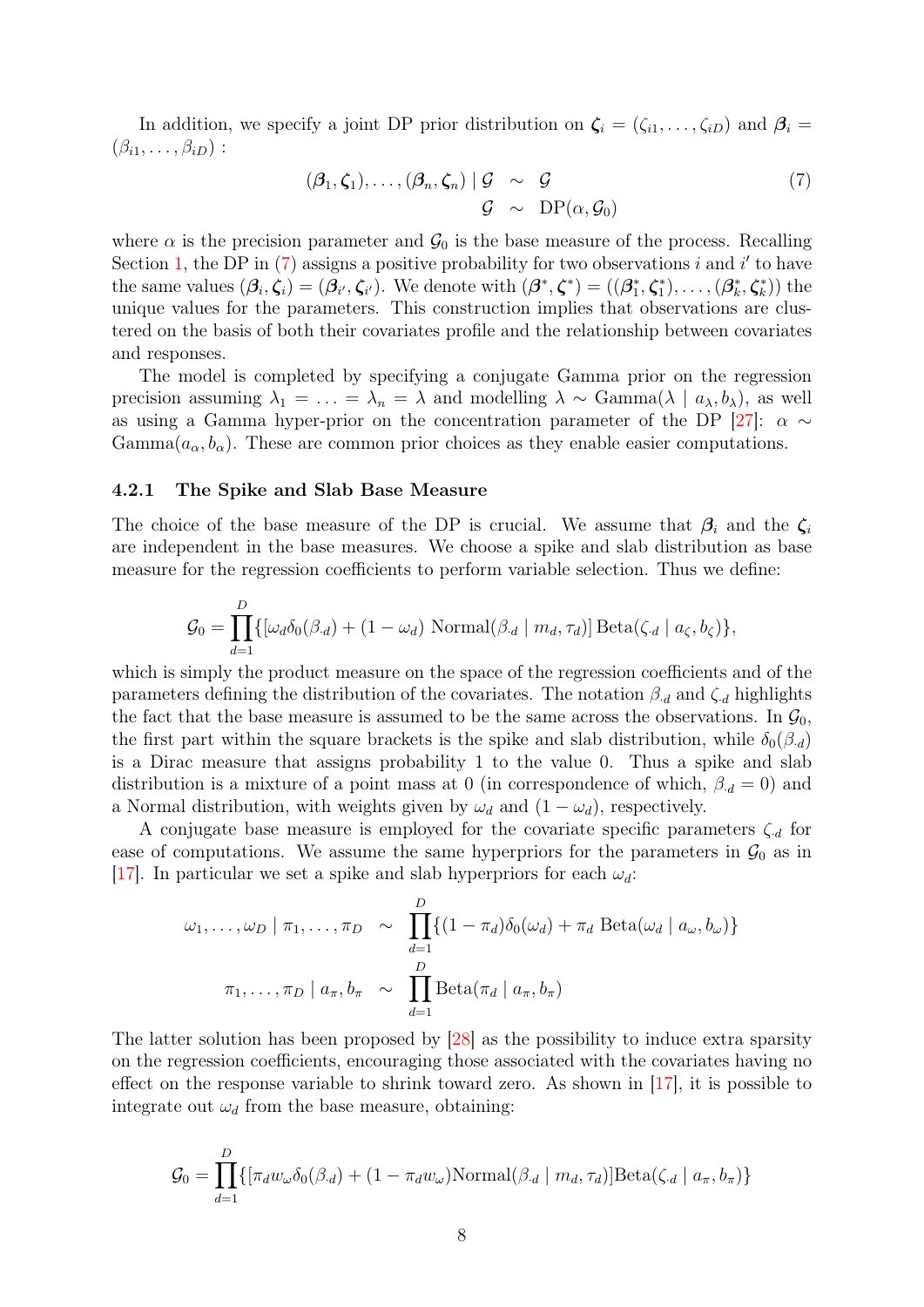where  $w_{\omega} = \frac{a_{\omega}}{(a_{\omega} + a_{\omega})^2}$  $\frac{a_{\omega}}{(a_{\omega}+b_{\omega})}$ .

We set  $m_1 = \ldots = m_D = 0$ ; in addition, we use a a Gamma prior for the precision parameters of the Normal component of the spike and slab prior:

$$
\tau_1, \ldots, \tau_D \mid a_{\tau}, b_{\tau} \sim \prod_{d=1}^D \text{Gamma}(\tau_d \mid a_{\tau}, b_{\tau}).
$$

#### 4.3 Posterior Inference

Markov Chain Monte Carlo (MCMC) [\[29\]](#page-22-13) algorithms have been adopted to sample from the posterior distributions of interest. Since our model can be rewritten using a DPM formulation on the response and the covariates jointly, efficient Gibbs sampler schemes are available. We follow the auxiliary parameter algorithm proposed in [\[30\]](#page-23-0). This procedure updates first the vector of cluster allocations  $s$  and then separately all the cluster specific parameters and the parameters that do not depend on the cluster allocation. A detailed description of the updating steps is reported in Appendix [A.](#page-18-0) We present below a summary of the updating steps:

- (i) Update the membership indicator  $\mathbf{s} = (s_1, \ldots, s_n)$  using the Gibbs sampling procedure for non-conjugate base measure by the auxiliary variable algorithm presented in [\[30\]](#page-23-0).
- (ii) Update the precision of the DP,  $\alpha$ , exploiting the method implemented in [\[27\]](#page-22-11), setting  $\alpha \sim \text{Gamma}(\alpha \mid a_{\alpha}, b_{\alpha})$  a priori.
- (iii) Update  $\zeta^* = (\zeta_1^*, \ldots, \zeta_k^*)$  from the full conditional distribution, given the new configuration of  $s$  in (i).
- (iv) Update  $\beta^* = (\beta_1^*, \ldots, \beta_k^*)$  from the full conditional posterior distribution, given the new configuration of  $s$  in (i).
- (v) Update  $\boldsymbol{\pi} = (\pi_1, \dots, \pi_D)$  from the full conditional distribution. To draw from this distribution we implement the algorithm described in [\[17\]](#page-22-1).
- (vi) Update  $\tau = (\tau_1, \ldots, \tau_D)$  from the full conditional distribution.
- (vii) Update the precision of the regression  $\lambda$  from the full conditional distribution.

# <span id="page-8-0"></span>5 Summarizing Posterior Output

The choice of a spike and slab base measure implies that the coefficients  $\beta_{jd}^*$  have positive probability to be equal to zero. We propose here two ways of summarising the MCMC output that highlight the effect of using a spike and slab prior distribution. These two methods are then applied to the real data example in the following section.

In our framework a covariate can be explanatory for a cluster and not for another. Thus, a first method to analyse the results would be to compute the probability that the d–th covariate has explanatory power in cluster j, i.e.  $p(\beta_{jd}^* \neq 0)$ , given a partition of the observations in clusters. The literature proposes a variety of methods for extracting a meaningful partition from the MCMC output [\[31,](#page-23-1) [16\]](#page-22-0). In our application we have decided to report the partition obtained by minimizing the Binder loss function [\[32\]](#page-23-2).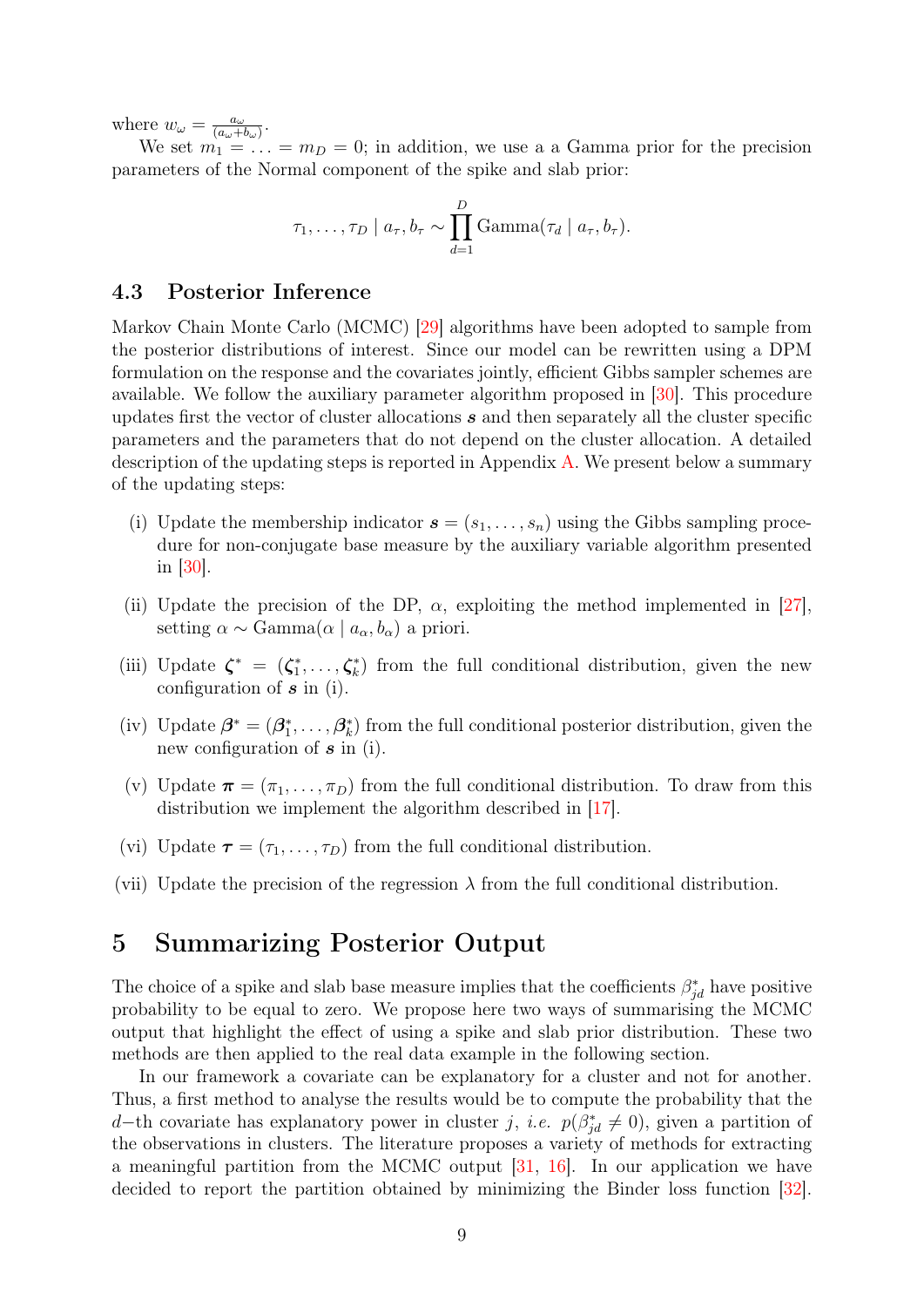Then, conditioning on the selected partition, we can compute the posterior distribution of the regression coefficients for each cluster, together with the probability of inclusion of a certain covariate, *i.e.*  $1 - p(\beta_{jd}^* = 0 | \hat{s}, \cdot)$ , where  $\hat{s}$  is the Binder configuration.

A second way of summarising the posterior output from a variable selection perspective is based on predictive inference. Let us consider the situation in which a new patient enters the study with profile  $\tilde{x}$ . Using the proposed approach, the posterior distribution of the regression coefficients depends on the structure of the patient's profile. This is due to the fact that the cluster allocation depends on it. In fact, in RPMS the predictive distribution of the cluster allocation is:

<span id="page-9-1"></span>
$$
p(\tilde{s} \mid \tilde{x}, \ldots) \propto \begin{cases} n_j \prod_{d=1}^D g_{jd}(\tilde{x}_d) & \text{for } j = 1, \ldots, k \\ \alpha \prod_{d=1}^D g_{0d}(\tilde{x}_d) & \text{for } j = k+1 \end{cases}
$$
 (8)

where  $\tilde{\boldsymbol{x}} = (\tilde{x}_1, \ldots, \tilde{x}_D)$  and  $\tilde{s}$  are the profile for the new patient and its cluster allocation, respectively. In addition,  $g_{jd}(\tilde{x}_d) = \zeta_{jd}^{*\tilde{x}_d}(1-\zeta_{jd}^*)^{(1-\tilde{x}_d)}$  and  $g_{0d}(\tilde{x}_d) = \left(\int_0^1 q^{(\tilde{x}_d+a_{\zeta}-1)}(1-\right)$  $q)^{(b_{\zeta}-\tilde{x}_d)}dq/(\int_0^1 u^{(a_{\zeta}-1)}(1-u)^{b_{\zeta}-1}du)$  are the likelihood for the new observation to belong in cluster  $j$  and the prior predictive distribution of the new observation, respectively. The probability in [\(8\)](#page-9-1) comes directly from the predictive scheme of the DP [\[4\]](#page-21-3).

Hence, we focus on  $p(\tilde{\beta}_d = 0 | \tilde{x}, \tilde{s}, \cdot)$ . This probability can be approximated using the MCMC samples. Moreover, it is possible to look at the predictive distribution of the response, namely  $\tilde{y}$ , that by construction depends on the variable selection. Notice that the model in [\[17\]](#page-22-1) does not specify a model on the covariates, and consequently clustering does not depend on the covariates profiles.

Alternatively, we could compute the posterior probability of  $p(\beta_{1d}^* = \ldots = \beta_{kd}^* = 0 | \cdot)$ to summarize the overall importance of the d−th covariate. This posterior probability can be approximated empirically by calculating the proportion of iterations in the MCMC run in which the regression coefficient for the d−th covariate is equal to zero in all the clusters:  $\beta_{1d}^* = \ldots = \beta_{kd}^* = 0.$ 

# <span id="page-9-0"></span>6 Lower Urinary Tract Symptoms (LUTS) data

In this section we present the results of the application of the RPMS to the LUTS database. First, we briefly describe the database, then we give details of the choice of the hyper-parameters and MCMC settings. We briefly introduce the competitor model and finally we report the results for clustering and variable selection.

#### <span id="page-9-2"></span>6.1 Data

We consider data on 1341 patients extracted from the LUTS database collected at the LUTS clinic, Whittington Hospital Campus, University College London. For each patient, the presence of 34 LUTS has been recorded together with the White Blood Cell count (WBC) in a sample of urine. The patients are women aged over 18, affected by LUTS. We consider data at the first attendance visit.

It is of clinical interest to investigate the relationship between LUTS and Urinary Tract Infection (UTI), where the latter is measured by the number of WBC. In particular, a value of  $WBC \geq 1$  is indicative of the presence of infection.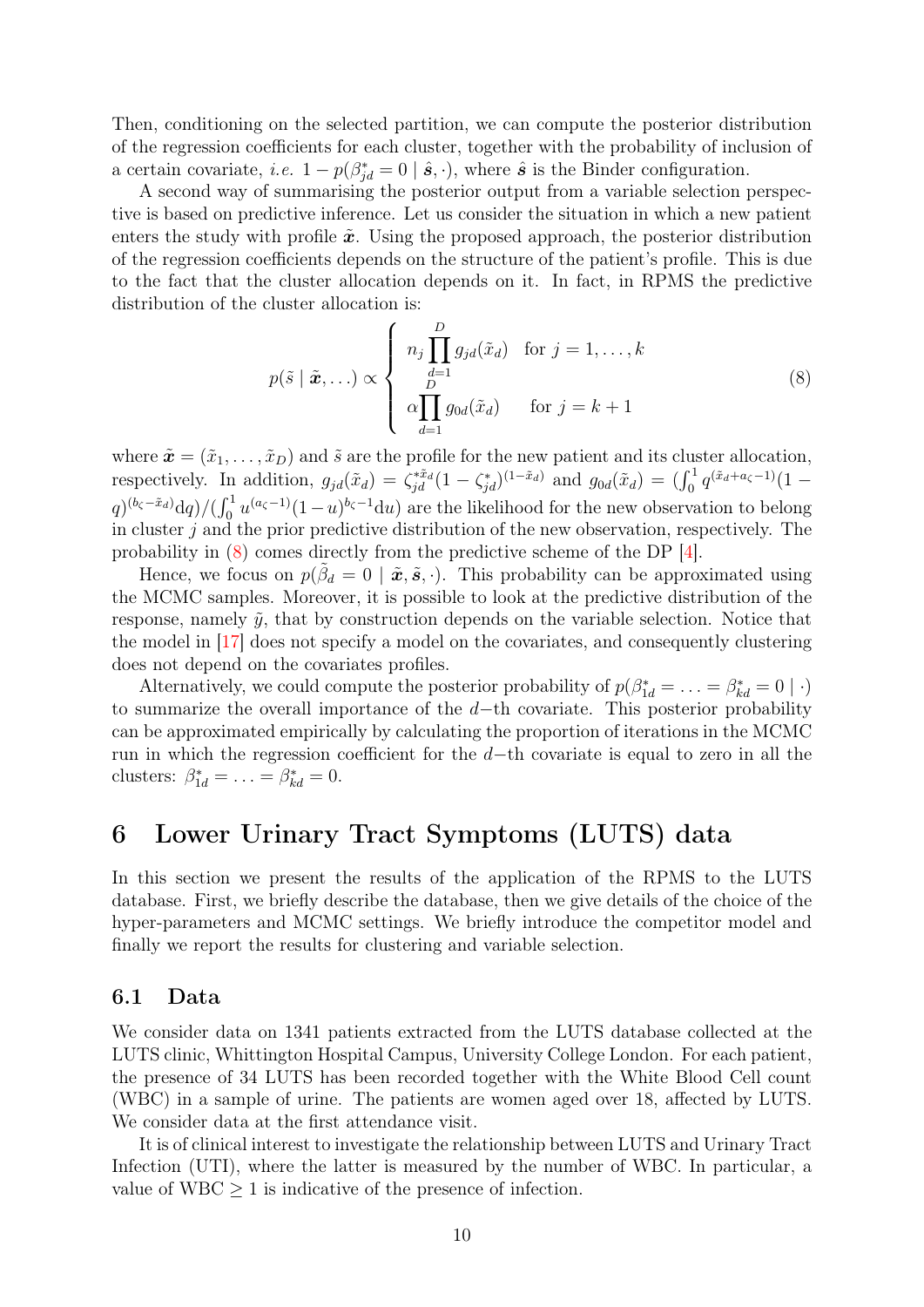The symptoms are stored as binary variables (1 indicates the presence of the symptoms and 0 the absence). We report the frequency distribution of the symptoms in the 1341 patients in Table [6.1.](#page-9-2) The symptoms can be grouped into four categories: urgency symptoms (symptoms from 1 to 8), stress incontinence symptoms (9 to 14), voiding symptoms (15 to 21) and pain symptoms (22 to 34).

Table 1: Lists of the 34 symptoms with the frequency of occurrence.

| Symptom                       | Frequency | Symptom                                | Frequency |
|-------------------------------|-----------|----------------------------------------|-----------|
| 1) Urgency incontinence       | 0.4146    | 18) Straining to void                  | 0.0828    |
| 2) Latchkey urgency           | 0.4280    | 19) Terminal dribbling                 | 0.1641    |
| 3) Latchkey incontinence      | 0.2304    | 20) Post void dribbling                | 0.0820    |
| 4) Waking urgency             | 0.5496    | 21) Double voiding                     | 0.1193    |
| 5) Waking incontinence        | 0.2595    | 22) Suprapubic pain                    | 0.1611    |
| 6) Running water urgency      | 0.2901    | 23) Filling bladder pain               | 0.2148    |
| 7) Running water incontinence | 0.1365    | 24) Voiding bladder pain               | 0.0567    |
| 8) Premenstrual aggravation   | 0.0515    | 25) Post void bladder pain             | 0.0723    |
| 9) Exercise incontinence      | 0.1462    | 26) Pain fully relieved by voiding     | 0.0634    |
| 10) Laughing incontinence     | 0.1536    | 27) Pain partially relieved by voiding | 0.1260    |
| 11) Passive incontinence      | 0.0783    | 28) Pain unrelieved by voiding         | 0.0164    |
| 12) Positional incontinence   | 0.0850    | 29) Loin pain                          | 0.2081    |
| 13) Standing incontinence     | 0.0895    | 30) Iliac fossa pain                   | 0.0895    |
| 14) Lifting incontinence      | 0.1104    | 31) Pain radiating to genitals         | 0.0865    |
| 15) Hesitancy                 | 0.1797    | 32) Pain radiating to legs             | 0.0649    |
| 16) Reduced stream            | 0.1909    | 33) Dysuria                            | 0.1484    |
| 17) Intermittent stream       | 0.1514    | 34) Urethral pain                      | 0.0507    |

In this paper we focus only focus on patients with UTI (WBC $> 1$ ). We consider a logarithmic transformation of the WBC data and model the log-transformed WBC using a Normal distribution. The left panel in Figure [6](#page-16-0) displays the kernel density estimation of the log-transformed WBC.

## 6.2 Prior Specification

The hyperparameters of the spike and slab prior in the base measure are set as follows:  $a_{\omega} = a_{\pi} = 1, b_{\omega} = b_{\pi} = 0.15, a_{\tau} = b_{\tau} = 1$  and  $a_{\zeta} = b_{\zeta} = 1$ . We note here that we set vague prior beliefs on the distribution of the parameters, except for the prior on  $\pi_d$  and  $\omega_d$  to make computations more stable. The hyperparameters  $a_\lambda, b_\lambda$  for the precision  $\lambda$  in the regression density are set both to be equal to 1. Finally, for the prior on concentration parameter of the DP we use  $a_{\alpha} = b_{\alpha} = 1$ .

We run the MCMC sampler for 10000 iterations with a burn-in period of 1000 iterations. Details on the algorithm are given in Appendix [A.](#page-18-0) To update the membership indicator, we use the auxiliary variable approach described in [\[30\]](#page-23-0) that requires the choice of a tuning parameter M. In our experience,  $M = 100$  gives a good trade-off between execution time and efficiency of the Gibbs sampler. The convergence of the chains is assessed by trace plots and by the Gelman and Rubin's convergence diagnostic [\[33\]](#page-23-3), the latter for the parameters that do not depend on the cluster assignment.

## 6.3 The competitor model: SSP

In order to highlight the potential and advantages of RPMS, we compare its results with the model described in [\[17\]](#page-22-1), which we believe is the closest competitor. For simplicity,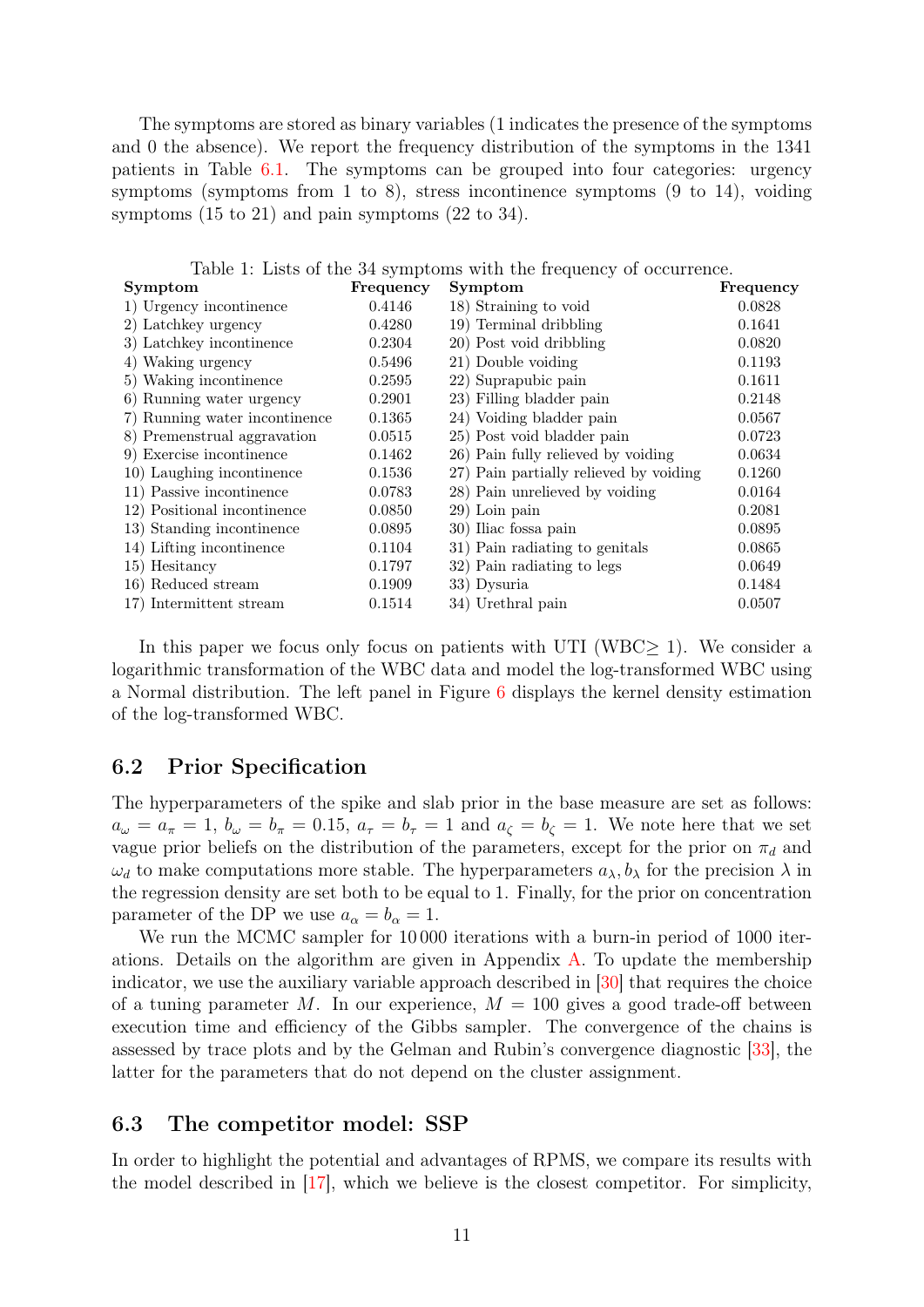we refer to this model as SSP (Spike and Slab Prior). This assumes the same Normal specification for the WBC counts and a DP prior on the regression coefficients with a spike and slab base measure for the regression coefficients.

The difference with our own specification consists in the fact the the SSP treats the covariates as given, instead of associated with a probability distribution. This implies that in the SSP the base measure of the DP prior reduces to:

$$
\mathcal{G}_0 = \prod_{d=1}^D \{ \omega_d \delta_0(\beta_d) + (1 - \omega_d) N(\beta_d \mid m_d, \tau_d) \}.
$$

We follow the same strategy adopted for the RPMS of integrating out from each part of the base measure the  $\omega_d$ . The model described in [\[17\]](#page-22-1) involves also the use of a DP prior on the precision in the regression model, but for a fair comparison with the RPMS we use a version of the model without this further complication. Moreover, the results obtained by the SSP with or without the DP prior distribution on  $\lambda$  have not shown to be significantly different. In the MCMC algorithm, we use the same initial values, tuning parameters and number of iterations utilised for the RPMS to obtain the posterior distributions.

## 6.4 Clustering outputs

The proposed method, as explained above, employs a DP prior for the regression coefficients and for the parameters governing the profile distribution. The main consequence is that the implied clustering is influenced by both the distribution of the  $y = \log(WBC)$ and by possible patterns within the profiles.

Figure [1](#page-12-0) reports the posterior distribution for  $k$ , *i.e.* the number of clusters, from the RPMS model. The configuration involving 14 clusters is clearly the one with the highest probability. This is the first significant difference with the SSP model that has a clear mode at  $k = 1$ . This is due to the fact that the SSP takes into account only the variability in the regression coefficients. In the RPMS the covariates contribute to inform the partition of the observations.

To summarise the posterior inference on the clustering we report the partition which minimises the Binder loss function [\[32\]](#page-23-2)

<span id="page-11-0"></span>
$$
L(\hat{\mathbf{s}}, \bar{\mathbf{s}}) = \sum_{i < i'} \left( \ell_1 I_{\{\hat{s}_i \neq \hat{s}_{i'}\}} I_{\{\bar{s}_i = \bar{s}_{i'}\}} + \ell_2 I_{\{\hat{s}_i = \hat{s}_{i'}\}} I_{\{\bar{s}_i \neq \bar{s}_{i'}\}} \right),\tag{9}
$$

where  $\hat{\mathbf{s}}$  is a proposed partition, while  $\bar{\mathbf{s}}$  indicates the true partition. The choice of the constants  $\ell_1$  and  $\ell_2$  allows to express the preference for a small number of large clusters or for a large number of small clusters, respectively. In our application we set  $\ell_1 = \ell_2 = 1$  penalising both terms equally. In this application the true partition is unknown, whereas proposed partitions are represented by draws from the posterior distribution of the membership indicators.

The posterior expectation of [\(9\)](#page-11-0) is

$$
\mathrm{E}(L(\hat{\pmb{s}},\bar{\pmb{s}})\mid\mathrm{Data})=\sum_{i
$$

where  $\gamma_{ii'} = E(I_{\{\bar{s}_i=\bar{s}_{i'}\}} \mid$  Data) and it can be consistently estimated computing the empirical probability of observations  $i$  and  $i'$  to be clustered together across the observed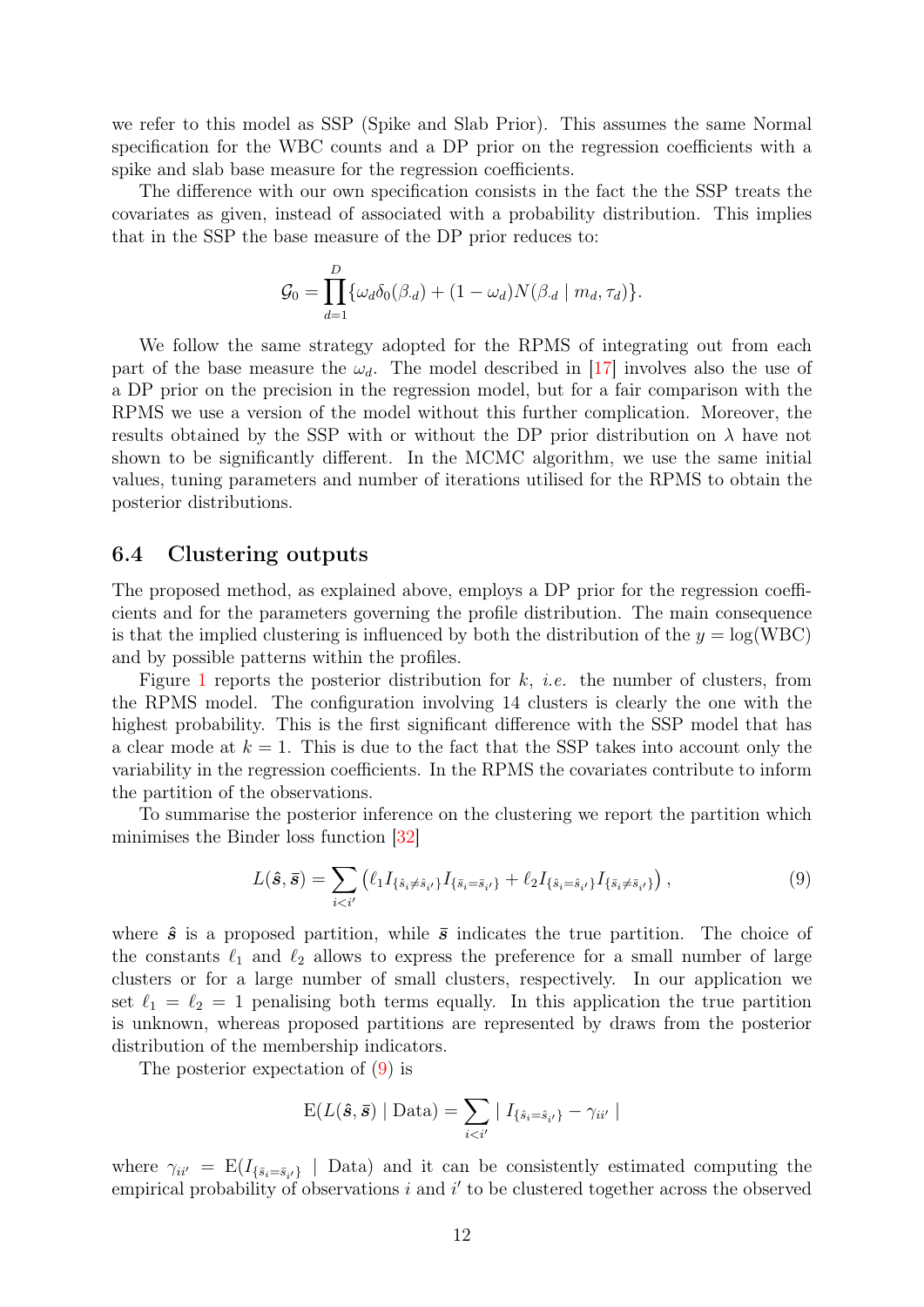

<span id="page-12-0"></span>Figure 1: Posterior distribution of the number of clusters k for RPMS and for SSP models.

MCMC iterations. Minimising the Binder loss function in our case leads to a configuration with 14 clusters, with the 9 largest clusters containing  $92.5\%$  of the observations.

Figure [2](#page-13-0) displays the presence of the 34 symptoms (on the columns) for the patients assigned to each of the nine largest clusters. Recalling that the symptoms can be grouped into four main categories, i.e. urgency, stress incontinence, voiding and pain symptoms, we can see that the largest cluster contains patients with a small number of symptoms belonging to all the four categories, or with no symptoms at all. In the second largest cluster, almost all patients present the fourth class of symptoms and almost none the third one. A high frequency of the other urgency symptoms is also evident. The third largest cluster includes patients with a high frequency of pain symptoms together with urgency symptoms (even though with a lower probability). The fourth cluster is characterised by a high frequency of urgency symptoms; the fifth cluster by a high frequency of voiding symptoms; the sixth cluster by a high frequency of incontinence symptoms; the seventh cluster by a high frequency of urgency and incontinence symptoms; the eighth cluster by a high frequency of urgency and pain symptoms and the ninth cluster by a high frequency of urgency and voiding symptoms.

This distribution of the symptoms across the Binder configuration suggests that the symptoms classes are informative for the partition. Consequently, it is likely that each combination of symptoms has a particular effect on the WBC counts distribution: this is because cluster specific regression coefficients are associated to cluster specific probabilities of having the symptoms.

## 6.5 Variable selection outputs

Our proposed model performs simultaneously clustering and variable selection. It is of clinical interest to check which symptoms have a significant impact on the response variable. In our case, this means checking which symptoms are more likely to be predictive of an underlying infection.

In this section we will use the two ways of summarising the variable selection infor-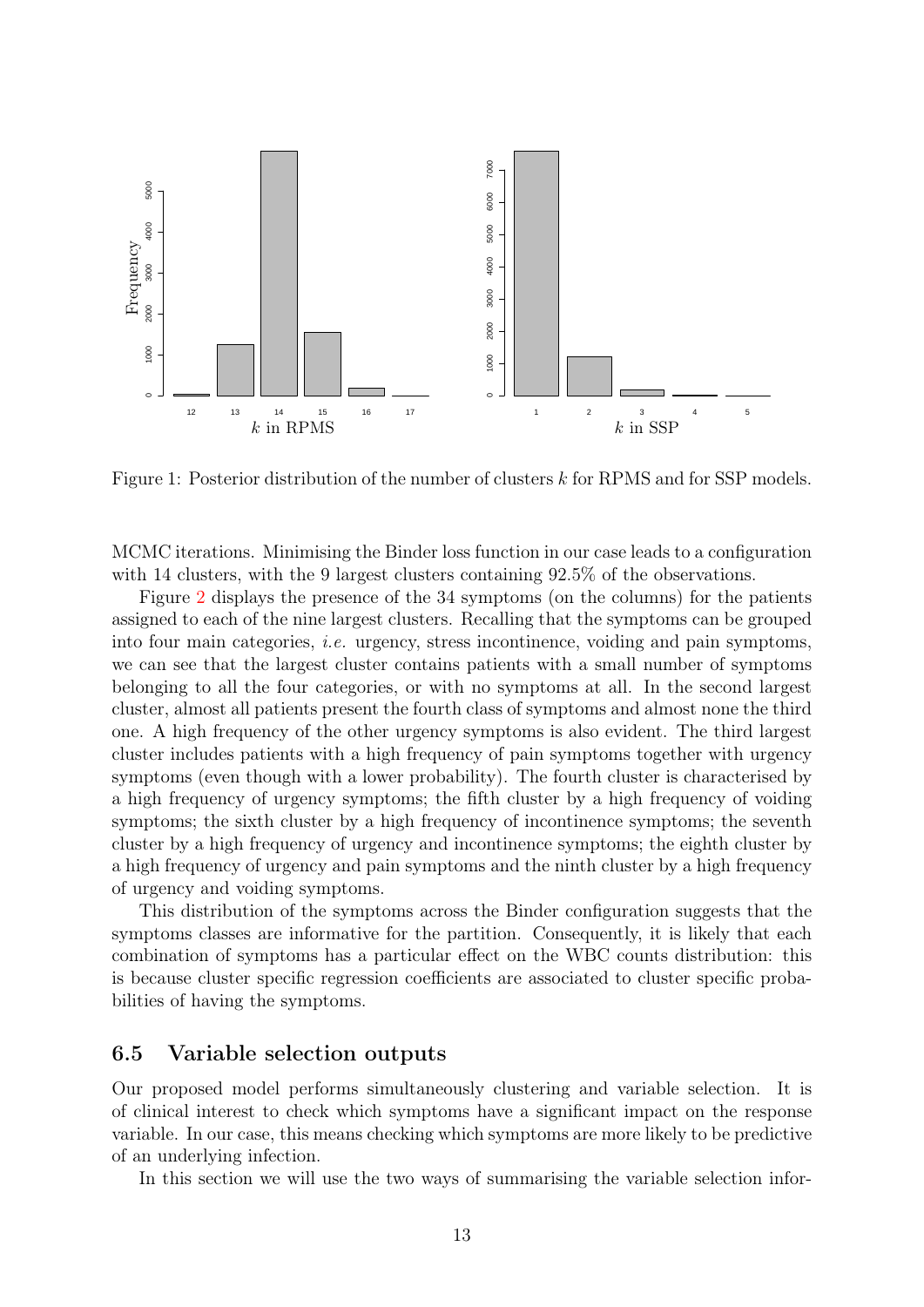

<span id="page-13-0"></span>Figure 2: Symptom indicators (black) for the 9 biggest clusters of the partition obtained by minimizing the Binder loss function. The horizontal axis of each panel (corresponding to a cluster) displays the index of the symptoms, whereas the index of the patients in each cluster is on the vertical axis. For each cluster the cardinality is also displayed.

mation produced by the RPMS that have been described in section [5.](#page-8-0) The first one is based on the Binder estimate of the clustering configuration, while the second focusses on the predictive distribution for a new patient. We first report the posterior probability of each symptoms to be included in the model, conditional on the Binder estimate of the clustering configuration.

Figure [3](#page-14-0) displays the probability of inclusion, *i.e.*  $1-p(\beta_{jd}^* = 0 | \hat{s}, \cdot)$  for the 9 largest clusters according to the Binder estimate ordered by size. For example, let us consider the fifth row (which refers to the fifth cluster). From Figure [2,](#page-13-0) we see that this cluster contains mainly the symptoms from 15 to 22 (cfr. the list in Table [6.1\)](#page-9-2). Consequently, in Figure [3](#page-14-0) the probability that symptoms 15, 16, 17, 19 are included in the regression model is close to 1. On the contrary, for symptoms 18, 20, 21 and 22 the probability of being included is low. Figure [3](#page-14-0) also suggests the importance of the symptoms in the urgency class and of dysuria and loin pain within the pain class.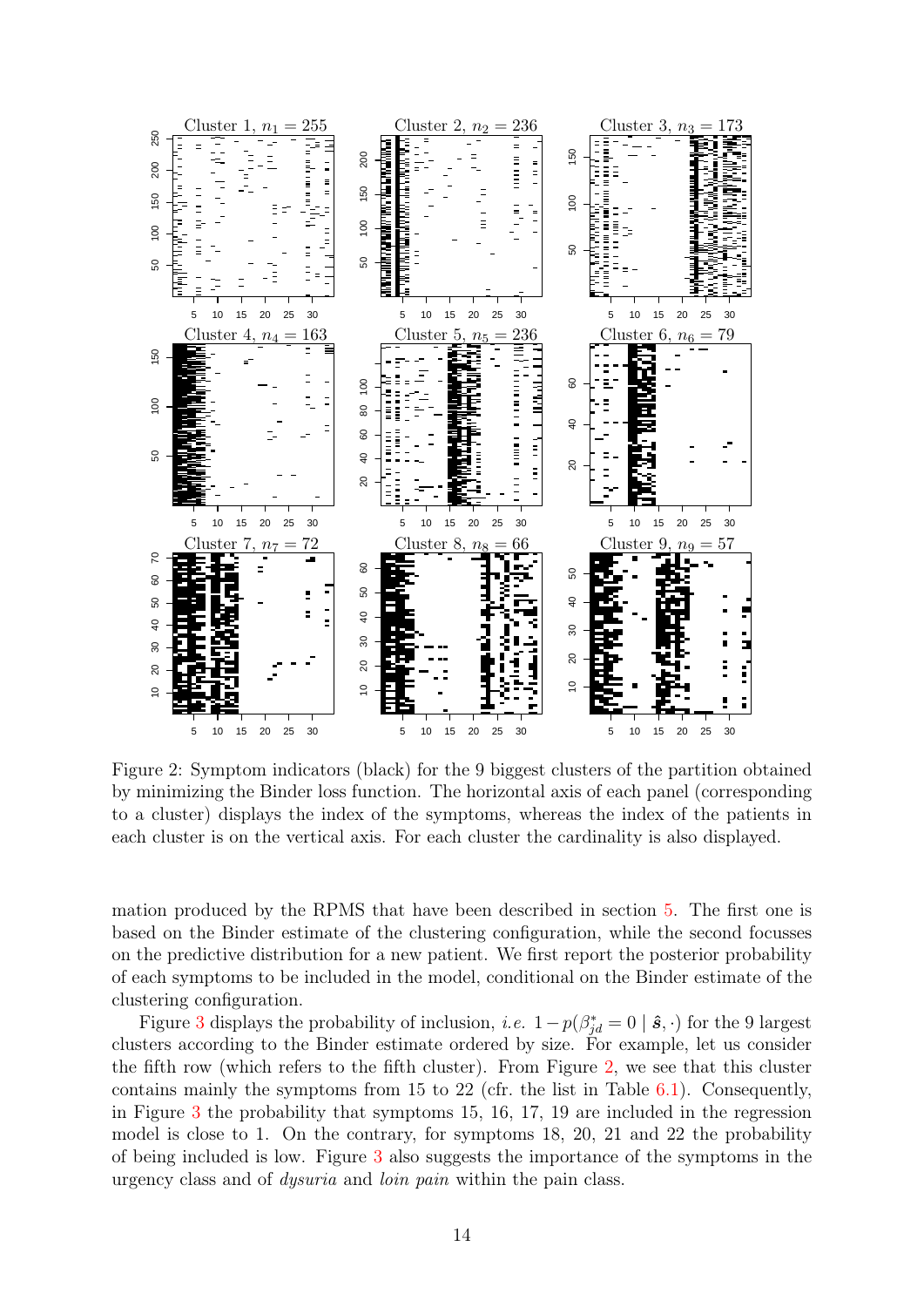

<span id="page-14-0"></span>Figure 3: Probability of inclusion, *i.e.*  $\beta \neq 0$ , for each symptoms in the 9 biggest clusters of the partition estimated by minimizing the Binder loss function.

The second way of presenting variable selection results is by considering predictive inference. Recall that for a new patient entering the study the distribution of the regression coefficients depends on his profile, *i.e.*  $\tilde{x}$ , through the cluster assignment. This does not happen in the SSP, in which the predictive probability for the cluster assignment depends exclusively on the cardinality of the clusters.

To illustrate the last considerations, we take  $\tilde{x}$  include the presence of symptoms 1, 2 and 4 from Table [6.1.](#page-9-2) Figure [4](#page-15-0) shows the density estimation of the posterior distribution of the regression coefficients related to the three symptoms in  $\tilde{x}$ . We present the output from both the RPMS and the SSP. The evident differences between the distributions are due to the fact that in the SSP the regression coefficients do not depend on the profile, which they do in the RPMS. Consequently, in the SSP the posterior distribution of the regression coefficients is the same for every (new) patient, while in the RPMS it can vary, depending on the covariates profile. Moreover, in the RPMS the spike and slab prior distribution can be seen as a within–cluster prior.

The different posterior distributions of the regression coefficients for the SSP and the RPMS have obviously an impact on the predictive distribution of  $\tilde{y}$ . Figure [5](#page-16-1) displays the predictive distribution of the response given a profile  $\tilde{x}$  (we assume these are the same as those considered in Figure [4\)](#page-15-0) and for a different profile  $\tilde{x}'$ , which is characterized by a large number of symptoms:  $x_1 = x_2 = x_3 = x_4 = x_5 = x_6 = x_7 = x_{22} = x_{23} = x_{27} = x_{28}$  $x_{28} = x_{32} = x_{33} = 1.$ 

In the first case, the distributions obtained from the SSP and the RPMS have similar means, but the one estimated by the RPMS seems to have smaller variance. On the other hand for  $\tilde{x}'$  the predictive distributions seem more substantially different.

In order to determine whether the proposed model leads to improved predictions we employ the Brier statistic [\[34\]](#page-23-4). This statistic assesses the quality of predictions when the response variable is binary:

$$
Brier = \frac{1}{n} \sum_{i=1}^{n} (f_i - o_i)^2,
$$

where  $o_i$  is a binary observation and  $f_i$  is its predicted probability.

In our case the response variable is continuous, so in order to apply this statistic we discretize the response variable. In this case we are interested in predicting whether the WBC count of an individual is above or below a specific threshold. We use the quartiles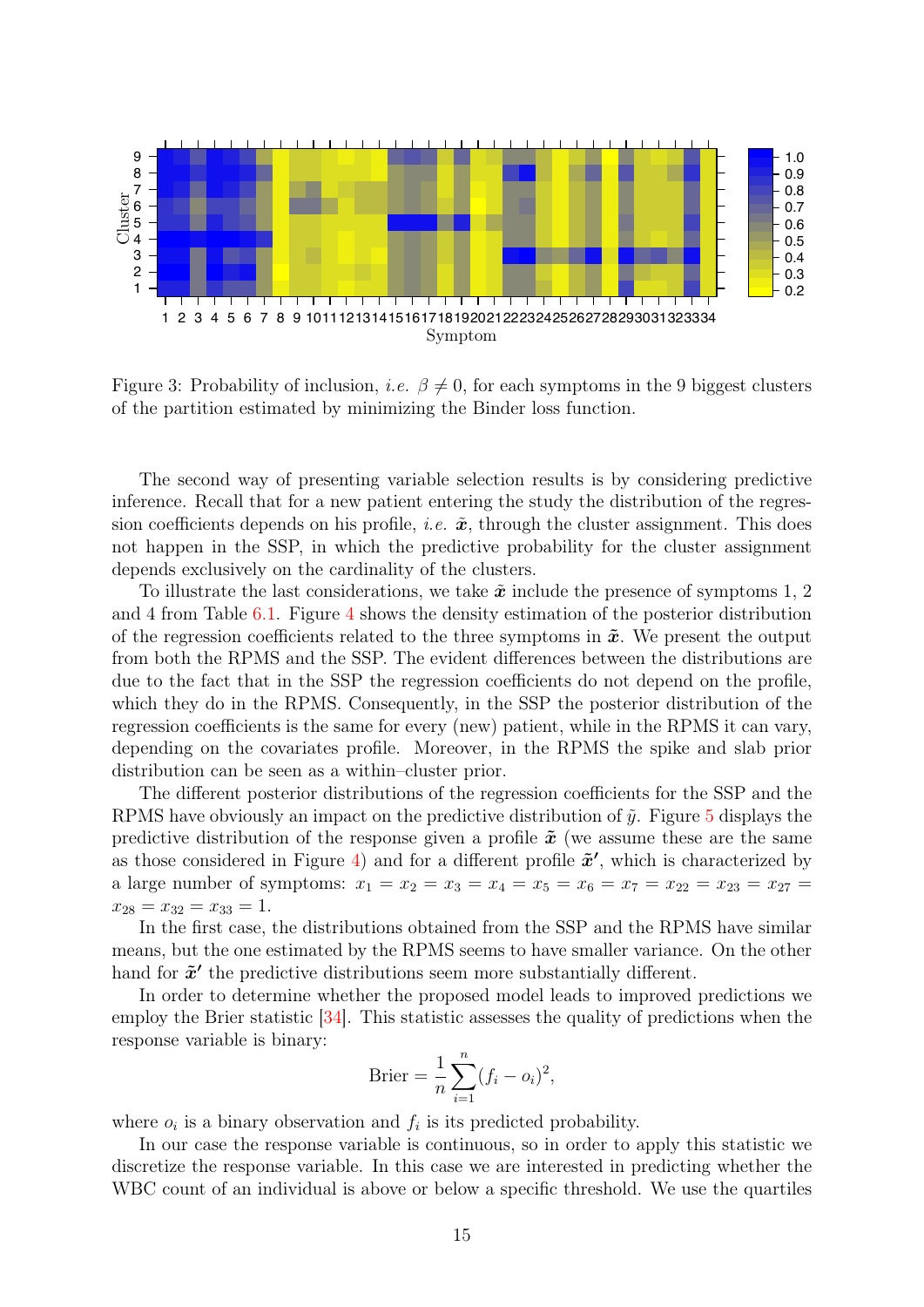

<span id="page-15-0"></span>Figure 4: Kernel density estimation of the posterior distribution for  $\tilde{\beta}_1$ ,  $\tilde{\beta}_2$  and  $\tilde{\beta}_4$  given the new profile  $\tilde{x}$  with  $x_1 = x_2 = x_4 = 1$ . The first row refers to the RPMS model, while the second row refers to the SSP model. For SSP the posterior distribution for the regression coefficients does not depend on  $x$ .

of the observed WBC counts as thresholds. Then, the predicted  $f_i$  will be the probability of obtaining values larger than the specified threshold. For each patient  $i$  in the sample, we estimate  $f_i$  from the predictive distribution. Hence, the Brier statistic becomes:

$$
Brier_{(q)} = \frac{1}{n} \sum_{i=1}^{n} (f_i^{(q)} - y_i^{(q)})^2
$$

where  $y_i^{(q)}$  $i$ <sup>(q)</sup> is the *i*−th response discretised with respect to the q−th quartile, whilst  $f_i^{(q)}$ i is the predictive probability that an individual has a WBC value larger than the  $q$ -th quartile. The sum is taken over all the patients in the sample.

We compare the posterior distribution of  $Brier_{(q)}$  estimated by the SSP and the RPMS. Small values of the Brier statistic indicate good classification performance. The posterior distribution for the SSP and the RPMS are displayed in Figure [6,](#page-16-0) together with the kernel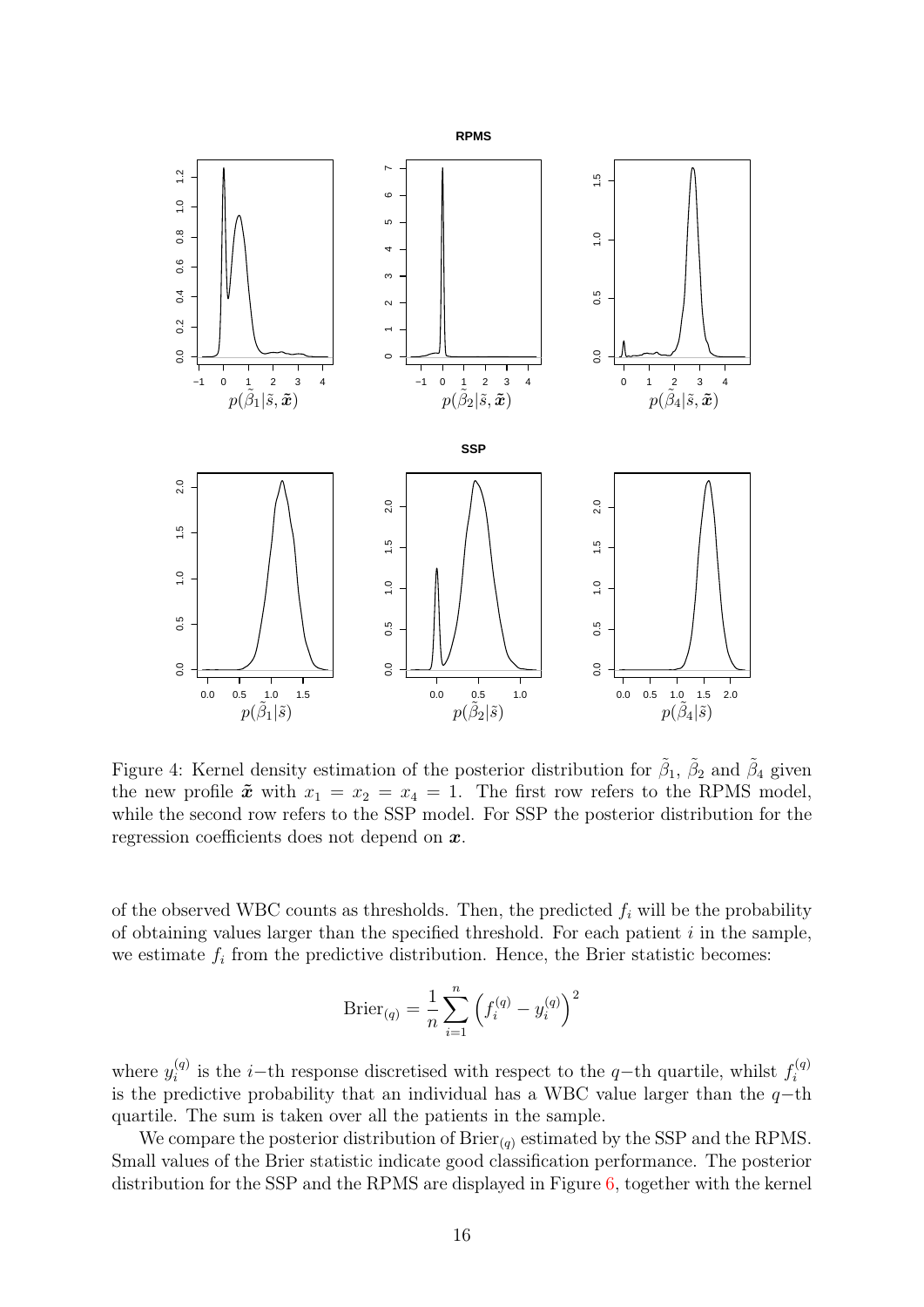

<span id="page-16-1"></span>Figure 5: Kernel density estimation of the predictive distribution of  $\tilde{y}$  given profile  $\tilde{x}$ with  $x_1 = x_2 = x_4 = 1$  and of  $\tilde{y'}$  given profile  $\tilde{x'}$  with  $x_1 = x_2 = x_3 = x_4 = x_5 = x_6 =$  $x_7 = x_{22} = x_{23} = x_{27} = x_{28} = x_{32} = x_{33} = 1$ 

estimate of the response variable. We consider the first quartile, the median and the third quartile to discretise our response. In all three cases the location of the distribution of  $Brier_{(q)}$  is lower for the RPMS model, indicating better predictive power compared to SSP.



<span id="page-16-0"></span>Figure 6: Left panel: kernel density estimate of the response variable log(WBC). The vertical lines correspond to the quartiles. Right panel: posterior distributions of the Brier statistic using as threshold the first quartile, the second quartile (median) and third quartile. Results are shown for SSP and RPMS models.

Evidence in favour of the hypothesis that  $WBC \geq 1$  indicates the presence of UTI is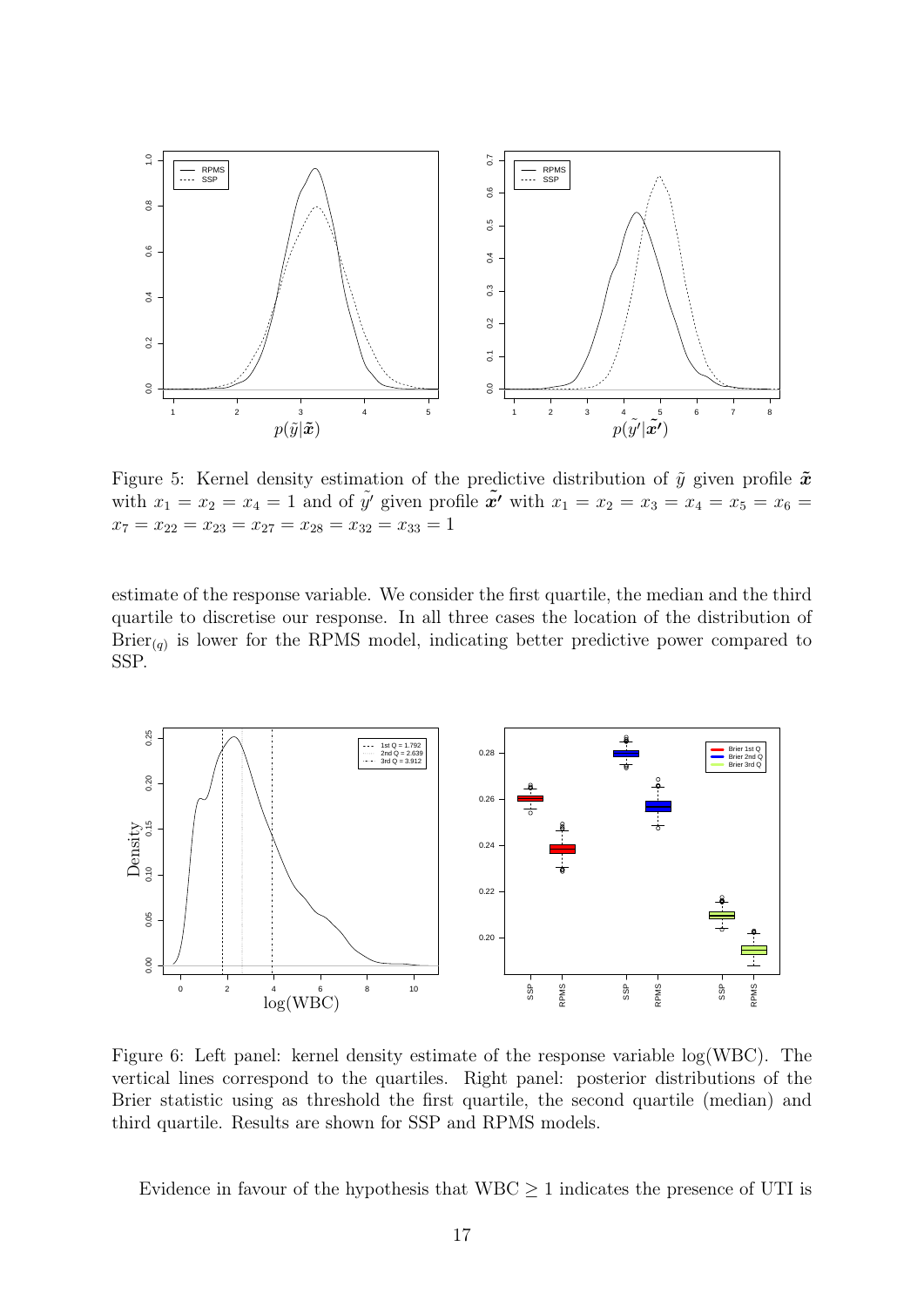given in [\[1\]](#page-21-0). This recent result extends the analogous one of [\[2\]](#page-21-1), where WBC  $> 10$  was considered. All patients in our study have WBC  $\geq 1$  and thus it is very likely they are affected by UTI. However, if on the one hand a large number of WBC in a sample of urine will increase the confidence about the presence of UTI, on the other hand no work has been published that describes the severity of infection in relation to higher values of WBC. Nevertheless, specialists consider fully reasonable to associate high degree of inflammation to large values of WBC.

Hence, discretising the response variable to make prediction is reasonable both to assess the likelihood of having an infection and to evaluate the general status of the disease (in terms, for example, of the degree of inflammation). Moreover, discretising the response variable transforms the problem into a classification one, which links our model to the very important area of risk prediction models. A review of these models can be found in [\[35\]](#page-23-5), who highlight the most common techniques to perform model selection in this context.

# <span id="page-17-0"></span>7 Conclusions

In this work we have proposed the RPMS, a DPM of Normal regressions with covariate dependent weights, capable of simultaneously performing clustering and variable selection. This is achieved employing a DPM on the joint distribution of the response and the covariates, together with spike and slab prior distributions on the regression coefficients within the clusters of the partition. The latter allows performing variable selection and therefore identifying covariates with high explanatory power on the response. The proposed method is designed to handle binary covariates, due the dataset motivating this work, even though it is straightforward to include other types of covariates (and also mixed types). Although we have presented the model for Normally distributed response data, it is possible to extend it to the generalised linear model framework.

The main feature of the model lies in the fact that the RPMS takes into account also possible patterns within the covariate space. The results of the analysis highlight the diagnostic power of the symptoms. On the other hand, the SSP focuses on the variability within the response. The results of the posterior inference show that in the partition generated by the RPMS the clusters are characterized by the presence of certain classes of symptoms or combinations of classes, revealing that these classes are informative and further investigation might lead to the identification of disease sub-types.

The results of the variable selection has been summarized in two ways: fixing a meaningful partition (we have opted for the Binder estimate) or fixing a specific profile in a predictive fashion. In the first case, the analysis of the posterior distribution of the regression coefficients conditional to the Binder partition shows the overall importance of the urgency symptoms, and the cluster-specific importance of certain particular symptoms. The second way to display the variable selection output is from a predictive perspective. We have assumed that a new patient's profile has been collected. The distribution of the regression coefficients for the new patient depends on the profile and this permits an individual-based assessment of the important symptoms that determine the distribution of WBC. The SSP's estimated posterior distributions of the regression coefficients instead do not depend on the patient profile. This difference permits the RPMS to achieve more accurate prediction of the WBC compared to the SSP.

We believe that the use of Bayesian non-parametric methods, although computation-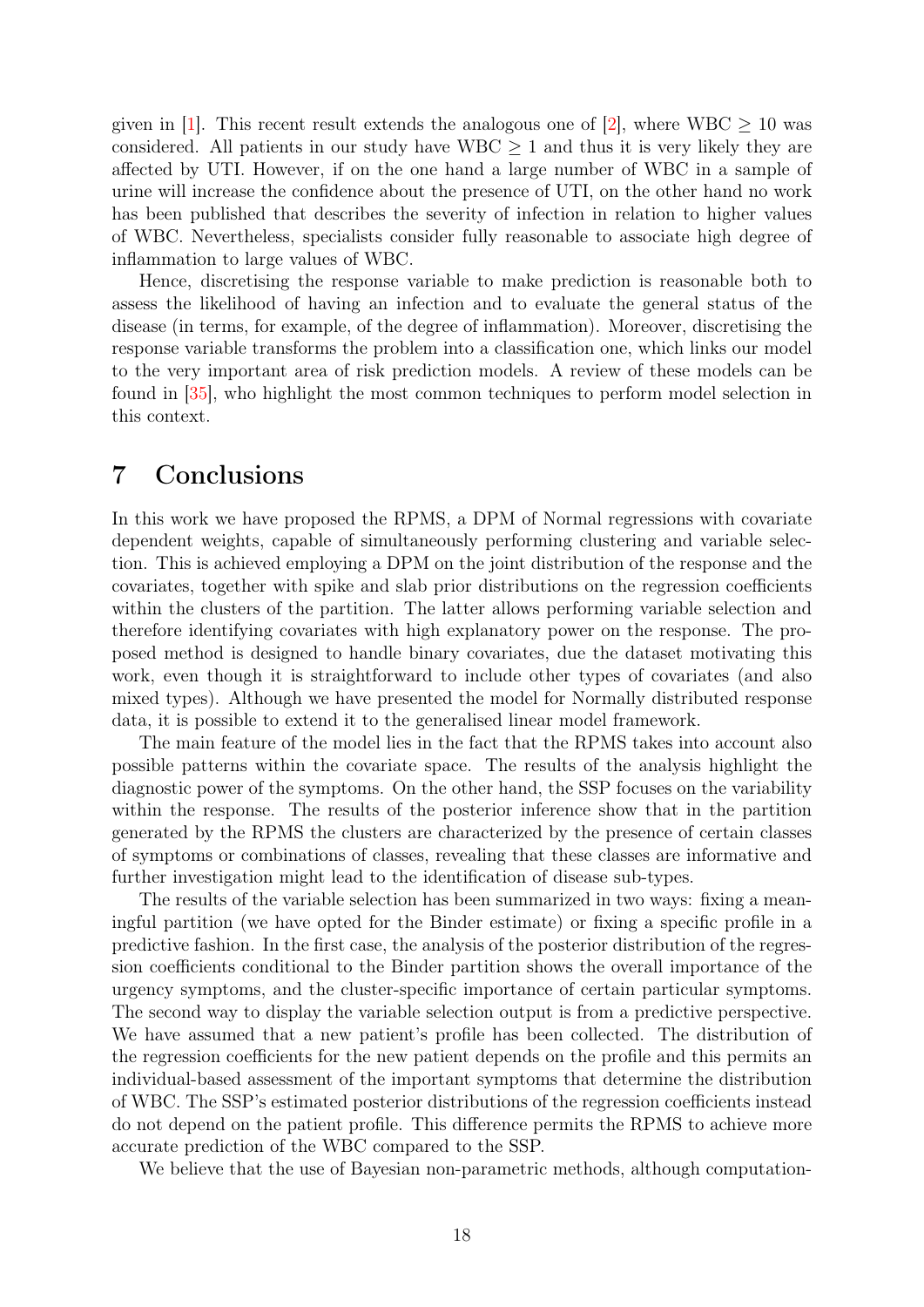ally more expensive, offers the flexibility necessary to capture the complexity of modern clinical data and consequently improved predictive power, especially in cases where the use of parametric approaches would impose unrealistic assumptions on the data generating process.

# Supplementary Material

The results of a simulation study are presented in Supplementary Material.

# <span id="page-18-0"></span>A Posterior Inference

In this appendix we present the details of the updating steps of the Gibbs sampler scheme adopted.

## Membership Indicator

This step follows the updating Gibbs-type algorithm for DPM with non conjugate base measure in [\[30\]](#page-23-0) called *auxiliary parameter* approach. Let first define  $s_i$  to be the membership indicator for the observation i and  $s_{(i)}$  to be the vector of the membership indicator for the *n* observations but from which  $s_i$  is removed. Let us also define  $k^-$  to be the number of clusters when i is removed,  $n_i^$  $j \atop j$  for  $j = 1, \ldots, k^-$  to be the cardinality of the clusters when  $i$  is removed. Thus the full conditional distribution for each indicator is:

$$
p(s_i | \mathbf{s}_{(i)}, \boldsymbol{\beta}^*, \boldsymbol{\zeta}^*, \boldsymbol{X}, \boldsymbol{y}, \lambda) \propto \begin{cases} n_j p(y_i | \mathbf{x}_i, \boldsymbol{\beta}_j^*, \lambda) \prod_{d=1}^D p(x_{id} | \zeta_{jd}^*) & j = 1, \dots, k^- \\ \frac{\alpha}{M} p(y_i | \mathbf{x}_i, \boldsymbol{\beta}_m^*, \lambda) \prod_{d=1}^D p(x_{id} | \zeta_{md}^*) & j = k^- + 1 \text{ and } m = 1, \dots, M \end{cases}
$$

where  $(\beta_m^*, \zeta_m^*)$  for  $m = 1, \ldots, M$  are draws from the the base measure in [\(4.2.1\)](#page-7-1).

## Precision of the DP

In order to update the parameter  $\alpha$  of the DP we need to introduce an additional parameter u such that  $p(u \mid k, \alpha) = \text{Beta}(\alpha + 1, n)$  (see [\[27\]](#page-22-11) for detailed explanation). We can sample from the full conditional:

$$
p(\alpha \mid u, k) = \xi \text{Gamma}(a_{\alpha} + k, b_{\alpha} - \log(u)) + (1 - \xi) \text{Gamma}(a_{\alpha} + k - 1, b_{\alpha} - \log(u))
$$

where  $\xi = (a_{\alpha} + k - 1)/(\alpha_1 + k - 1 + nb_{\alpha} - n \log(u)).$ 

## Covariate Parameters

For the update of the parameters of the covariates, we work separately for each of the D covariates within each of the k clusters. Thus the full conditional posterior distributions are:

$$
p(\zeta_{jd}^* | \mathbf{x}_{jd}^*) \propto \prod_{i \in S_j} \text{Bernoulli}(x_{id} | \zeta_{jd}^*) \text{Beta}(\zeta_{jd}^* | a_{\zeta}, b_{\zeta})
$$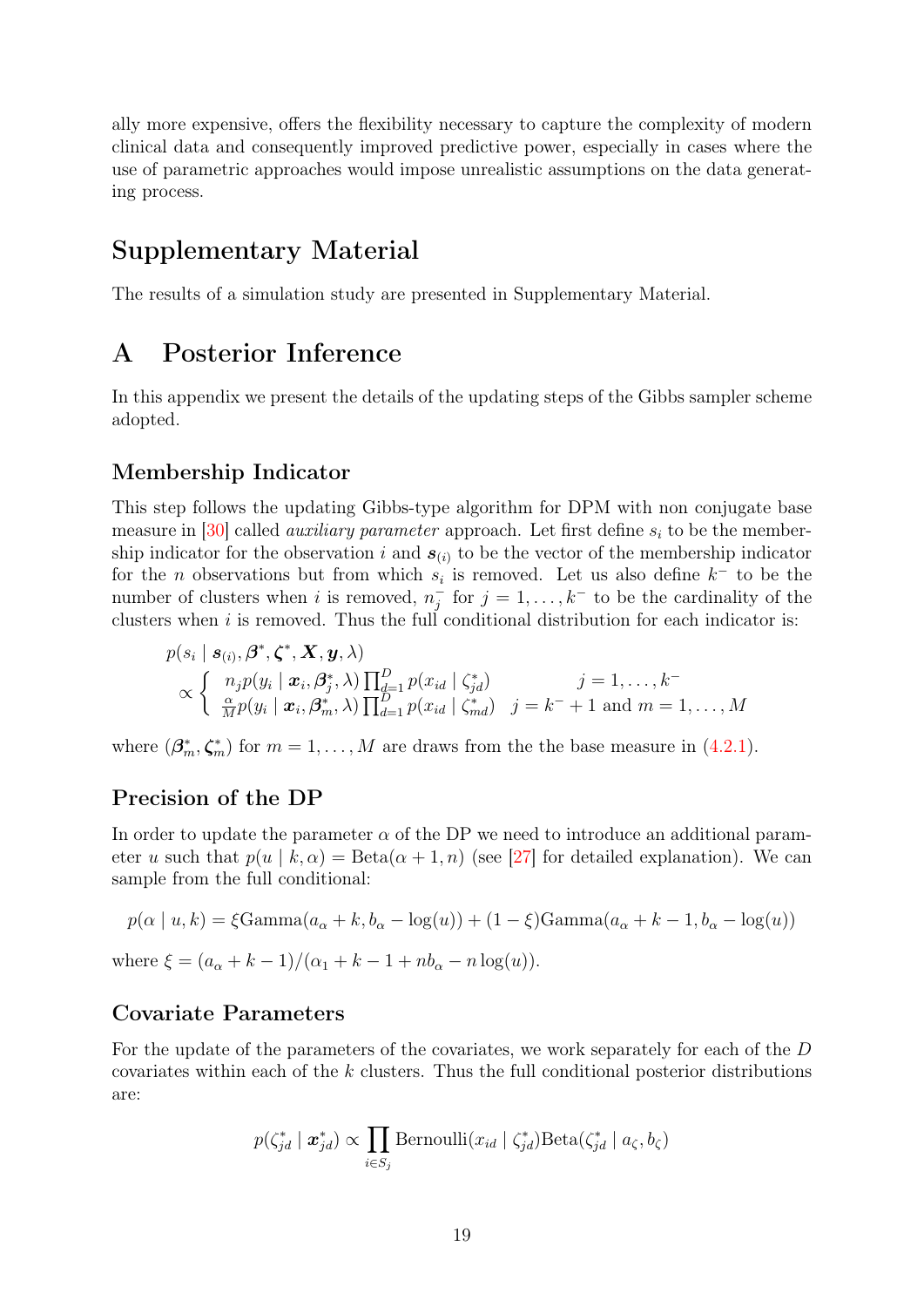$$
\zeta_{jd}^* \mid \cdot \sim \text{Beta}\left(\zeta_{jd}^* \mid a_{\zeta} + \sum_{i \in S_j} x_{id}, b_{\zeta} - \sum_{i \in S_j} x_{id} + n_j\right), \quad j = 1, \dots, k \text{ and } d = 1, \dots, D
$$

## Regression Coefficients

As for the case of the parameters of the covariates, we consider separately each  $D$  and each of the  $k$  clusters. It follows that:

$$
p(\beta_{jd}^* \mid \boldsymbol{X}, \boldsymbol{y}, \boldsymbol{\beta}_{j(d)}^*) \propto \prod_{i \in S_j} \text{Normal}(y_i \mid \boldsymbol{x}_i, \boldsymbol{\beta}_j^*, \lambda) [\pi_d w_{\omega} \delta_0(\beta_{jd}^*) + (1 - \pi_d w_{\omega}) \text{Normal}(\beta_{jd}^* \mid m_d, \tau_d)] =
$$

$$
= \prod_{i \in S_j} \pi_d w_{\omega} \delta_0(\beta_{jd}^*) N(y_i \mid \boldsymbol{x}_i, \boldsymbol{\beta}_j^*, \lambda) + (1 - \pi_d w_{\omega}) \text{Normal}(\beta_{jd}^* \mid m_d, \tau_d) \text{Normal}(y_i \mid \boldsymbol{x}_i, \boldsymbol{\beta}_j^*, \lambda)
$$

 $\beta^*_{j(d)}$  is the vector  $\beta^*_j$  where the dth component is removed. The first part of the last equation will be 0 with some probability. Let us consider the second part of that equation. This is proportional to

$$
\exp\left\{-\frac{1}{2}\tau_d(\beta_{jd}^* - m_d)^2\right\} \exp\left\{-\frac{1}{2}\sum_{i\in S_j}\lambda(y_i - \boldsymbol{x}_{i(d)}\boldsymbol{\beta}_{j(d)}^* - x_{id}\beta_{jd}^*)^2\right\} =
$$

$$
= \exp\left\{-\frac{1}{2}\left[\beta_{jd}^{*2}(\tau_d + \lambda x_{id}^2) - 2\beta_{jd}^*\left(m_d\tau_d + \lambda \sum_{i\in S_j}(x_{id}A_i)\right)\right]\right\}
$$

with  $A_i = (y_i - \boldsymbol{x}_{i(d)} \boldsymbol{\beta}_{j(d)}^*), \boldsymbol{x}_{i(d)}$  is the vector  $\boldsymbol{x}_i$  where the dth is removed.

Thus, the full conditional probabilities for the Gibbs sampler are:

$$
\beta_{jd}^* \mid \cdot = \begin{cases} 0 & \text{w. p. } \theta_{jd} \\ \sim \text{Normal}\left(\frac{m_d \tau_d + \sum_{i \in S_j} (\lambda x_{id} A_i)}{\tau_d + \sum_{i \in S_j} (\lambda x_{id}^2)}, \tau_d + \sum_{i \in S_j} (\lambda x_{id})\right) & \text{w. p. } (1 - \theta_{jd}) \end{cases}
$$

Finally the weights  $\boldsymbol{\theta} = (\boldsymbol{\theta}_1, \dots, \boldsymbol{\theta}_k)$  are:

$$
\theta_{jd} = \frac{\pi_d w_\omega}{\pi_d w_\omega + (1 - \pi_d w_\omega)C}
$$

with C:

$$
C = \sqrt{\left(\tau_d + \sum_{i \in S_j} (x_{id}^2 \lambda) \right)^{-1} \tau_d \exp \left\{-\frac{1}{2}\tau_d m_d^2 + \frac{1}{2} \left(\tau_d + \sum_{i \in S_j} (x_{id}^2 \lambda) \right)^{-1} \cdot \left(m_d \tau_d + \sum_{i \in S_j} (\lambda x_{id} A_i) \right)\right\}}
$$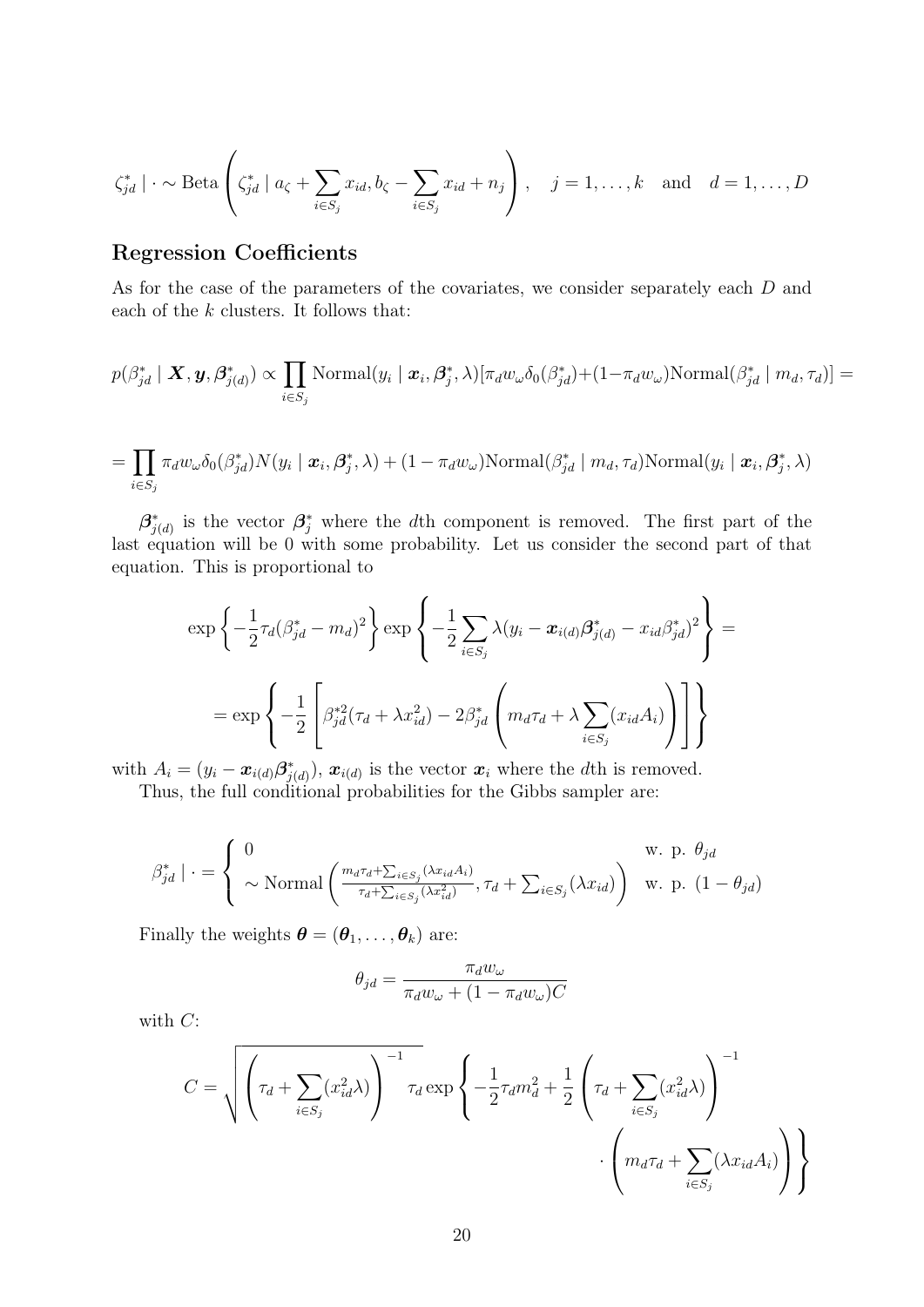## Weights of the Spike and Slab Prior

Following what was done in [\[17\]](#page-22-1) let us call  $r_d = \pi_d w_\omega$  and  $w_\omega = a_\omega/(a_\omega + b_\omega)$ .

$$
p(r_d) = \text{Beta}\left(\frac{r_d}{w_\omega} \mid a_\omega, b_\omega\right) \frac{1}{w_\omega} =
$$

$$
\frac{1}{\text{B}(a_\omega, b_\omega)} \left(\frac{1}{w_\omega}\right)^{a_\omega + b_\omega - 1} r_d^{a_\omega - 1} (w_\omega - r_d)^{b_\omega - 1}
$$

The full conditional is the following:

$$
p(r_d | \beta_d^*) \propto p(r_d) r_d^{\sum_j 1(\beta_{jd}^* = 0)} (1 - r_d)^{\sum_j 1(\beta_{jd}^* \neq 0)}
$$

This is an unknown distribution and a draw from it is obtainable computing the inverse of the cumulative distribution function over a grid of values. We select the point on the grid that gives the closest value of the inverse cumulative distribution function to a draw from a uniform distribution on (0, 1).

## Precision of the Base Measure

We will update the precision of the normal part of the base measure considering separately each of the D covariates.

$$
p(\tau_d \mid \beta_j^*, a_\tau, b_\tau) \propto \text{Gamma}(\tau_d \mid a_\tau, b_\tau) \prod_{j=1}^k [\pi_d w_\omega \delta_0(\beta_{jd}^*) + (1 - \pi_d w_\omega) N(\beta_{jd}^* \mid m_d, \tau_d)] =
$$
  
= \text{Gamma}(\tau\_d \mid a\_\tau, b\_\tau) \prod\_{j=1}^{n\_d^+} N(\beta\_{jd}^+ \mid m\_d, \tau\_d)

where  $n_d^+$  $_d^+$  is the number of clusters that have non zero coefficients in position d, whereas  $\beta_{jd}^+$  for  $j = 1, \ldots, n_d^+$  is the list of these non zero coefficients. Thus, it is possible to draw from the following known distribution:

$$
\tau_d | \mathbf{y}, \beta_j^*, a_\tau, b_\tau \sim \text{Gamma}\left(\tau_d | a_\tau + \frac{n_d^+}{2}, b_\tau + \frac{1}{2} \sum_{j=1}^{n_d^+} (\beta_{jd}^+ - m_d)^2\right)
$$

#### Precision of the Regression

The precision of the regression is updated in a conjugate form as it follows:

$$
p(\lambda \mid \boldsymbol{y}, \boldsymbol{X}, \boldsymbol{\beta}^*, a_\lambda, b_\lambda) \propto \prod_{j=1}^k \prod_{i \in S_j} \text{Normal}(y_i \mid \boldsymbol{x}_i, \boldsymbol{\beta}_j^*, \lambda) \text{Gamma}(\lambda \mid a_\lambda, b_\lambda)
$$

$$
\lambda \mid \boldsymbol{y}, \boldsymbol{X}, \boldsymbol{\beta}^*, a_\lambda, b_\lambda \sim \text{Gamma}\left(\lambda \mid n/2 + a_\lambda, \sum_{i=1}^n (y_i + \boldsymbol{x}_i \beta_i)^2 / 2 + b_\lambda\right)
$$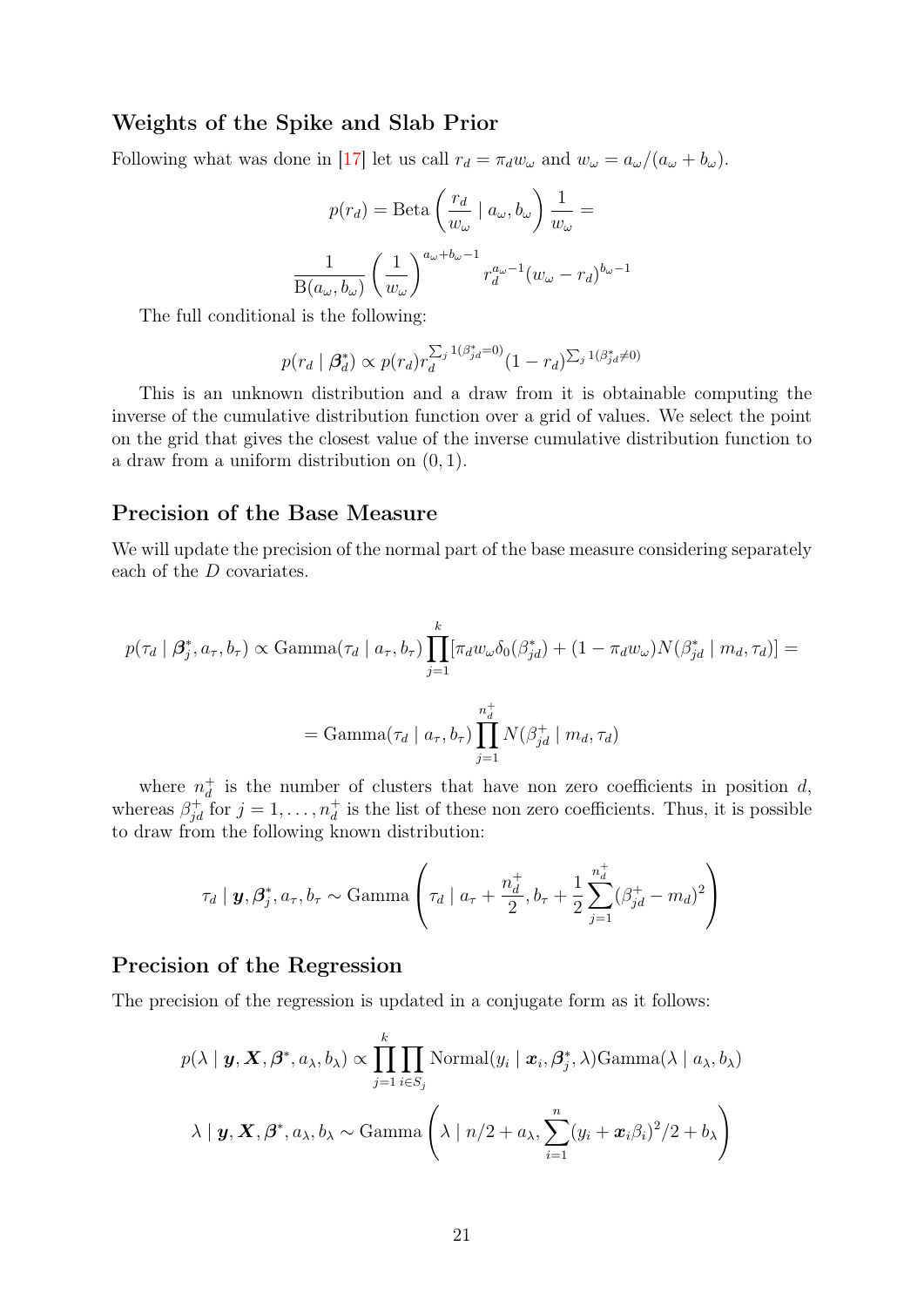# References

- <span id="page-21-0"></span>[1] A. S. Kupelian, H. Horsley, R. Khasriya, R. T. Amussah, R. Badiani, A. M. Courtney, N. S. Chandhyoke, U. Riaz, K. Savlani, M. Moledina, et al., "Discrediting microscopic pyuria and leucocyte esterase as diagnostic surrogates for infection in patients with lower urinary tract symptoms: results from a clinical and laboratory evaluation," BJU international, vol. 112, no. 2, pp. 231–238, 2013.
- <span id="page-21-1"></span>[2] C. Dukes, "Some observations on pyuria," Proceedings of the Royal Society of Medicine, vol. 21, no. 7, p. 1179, 1928.
- <span id="page-21-2"></span>[3] T. S. Ferguson, "A bayesian analysis of some nonparametric problems," The annals of statistics, pp. 209–230, 1973.
- <span id="page-21-3"></span>[4] D. Blackwell, "Discreteness of ferguson selections," The Annals of Statistics, vol. 1, no. 2, pp. 356–358, 1973.
- <span id="page-21-4"></span>[5] D. I. Ohlssen, L. D. Sharples, and D. J. Spiegelhalter, "Flexible random-effects models using bayesian semi-parametric models: applications to institutional comparisons," Statistics in medicine, vol. 26, no. 9, pp. 2088–2112, 2007.
- <span id="page-21-5"></span>[6] J. Sethuraman, "A constructive definition of dirichlet priors," tech. rep., DTIC Document, 1991.
- <span id="page-21-6"></span>[7] H. Ishwaran and L. James, "Gibbs samopling methods for stick-breaking priors," Journal of the American Statistical Association, vol. 96, pp. 577–588, 2001.
- <span id="page-21-7"></span>[8] C. E. Antoniak, "Mixtures of dirichlet processes with applications to bayesian nonparametric problems," The annals of statistics, pp. 1152–1174, 1974.
- <span id="page-21-8"></span>[9] D. Blackwell and J. B. MacQueen, "Ferguson distributions via pólya urn schemes," The annals of statistics, pp. 353–355, 1973.
- <span id="page-21-9"></span>[10] A. Y. Lo, "On a class of bayesian nonparametric estimates: I. density estimates," The annals of statistics, vol. 12, no. 1, pp. 351–357, 1984.
- <span id="page-21-10"></span>[11] P. Müller and F. Quintana, "Random partition models with regression on covariates," Journal of statistical planning and inference, vol. 140, no. 10, pp. 2801–2808, 2010.
- <span id="page-21-11"></span>[12] P. Müller, A. Erkanli, and M. West, "Bayesian curve fitting using multivariate normal mixtures," Biometrika, vol. 83, no. 1, pp. 67–79, 1996.
- <span id="page-21-12"></span>[13] P. Müller, F. Quintana, and G. L. Rosner, "A product partition model with regression on covariates," Journal of Computational and Graphical Statistics, vol. 20, no. 1, 2011.
- <span id="page-21-13"></span>[14] L. Hannah, D. Blei, and W. Powell, "Dirichlet process mixtures of generalized linear models," Journal of Machine Learning Research, vol. 1, pp. 1–33, 2011.
- <span id="page-21-14"></span>[15] J.-H. Park and D. B. Dunson, "Bayesian generalized product partition model," Statistica Sinica, vol. 20, no. 20, pp. 1203–1226, 2010.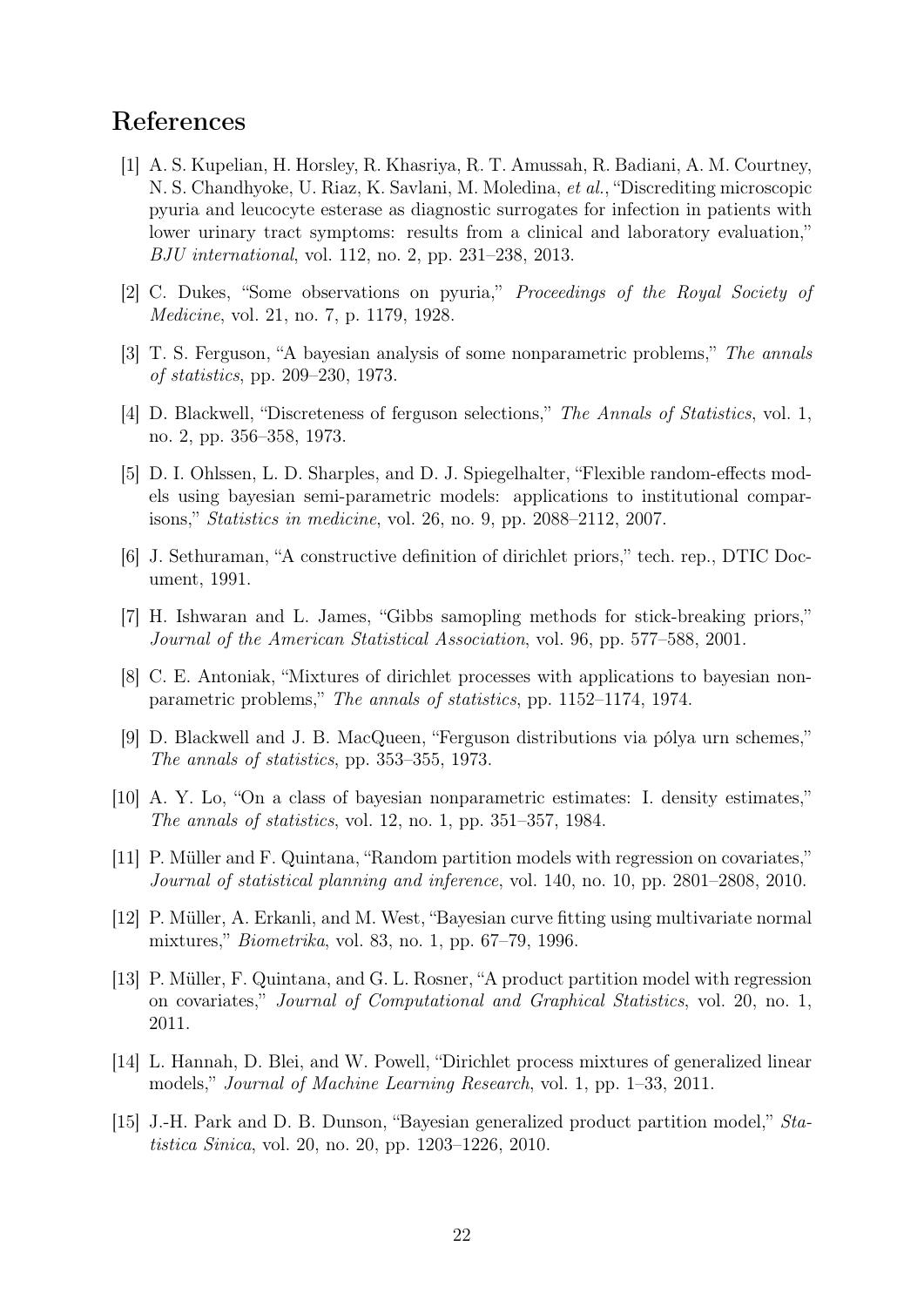- <span id="page-22-0"></span>[16] J. Molitor, M. Papathomas, M. Jerrett, and S. Richardson, "Bayesian profile regression with an application to the national survey of children's health," Biostatistics, p. kxq013, 2010.
- <span id="page-22-1"></span>[17] S. Kim, D. B. Dahl, and M. Vannucci, "Spiked dirichlet process prior for bayesian multiple hypothesis testing in random effects models," Bayesian analysis (Online), vol. 4, no. 4, p. 707, 2009.
- <span id="page-22-2"></span>[18] E. I. George and R. E. McCulloch, "Variable selection via gibbs sampling," Journal of the American Statistical Association, vol. 88, no. 423, pp. 881–889, 1993.
- <span id="page-22-3"></span>[19] G. Malsiner-Walli and H. Wagner, "Comparing spike and slab priors for bayesian variable selection," Austrian Journal of Statistics, vol. 40, no. 4, pp. 241–264, 2011.
- <span id="page-22-4"></span>[20] B. Cai, D. Dunson, et al., "Variable selection in nonparametric random effects models," tech. rep., Technical report, Department of Statistical Science, Duke University, 2005.
- <span id="page-22-5"></span>[21] D. B. Dunson, A. H. Herring, and S. M. Engel, "Bayesian selection and clustering of polymorphisms in functionally related genes," Journal of the American Statistical Association, vol. 103, no. 482, 2008.
- <span id="page-22-6"></span>[22] M. Papathomas, J. Molitor, C. Hoggart, D. Hastie, and S. Richardson, "Exploring data from genetic association studies using bayesian variable selection and the dirichlet process: application to searching for gene $\times$  gene patterns," *Genetic epidemiology*, vol. 36, no. 6, pp. 663–674, 2012.
- <span id="page-22-7"></span>[23] M. G. Tadesse, N. Sha, and M. Vannucci, "Bayesian variable selection in clustering high-dimensional data," *Journal of the American Statistical Association*, vol. 100, no. 470, pp. 602–617, 2005.
- <span id="page-22-8"></span>[24] M. J. Brusco and J. D. Cradit, "A variable-selection heuristic for k-means clustering," Psychometrika, vol. 66, no. 2, pp. 249–270, 2001.
- <span id="page-22-9"></span>[25] G. J. McLachlan, R. Bean, and D. Peel, "A mixture model-based approach to the clustering of microarray expression data," Bioinformatics, vol. 18, no. 3, pp. 413–422, 2002.
- <span id="page-22-10"></span>[26] E. Fowlkes, R. Gnanadesikan, and J. R. Kettenring, "Variable selection in clustering," Journal of classification, vol. 5, no. 2, pp. 205–228, 1988.
- <span id="page-22-11"></span>[27] M. D. Escobar and M. West, "Bayesian density estimation and inference using mixtures," Journal of the american statistical association, vol. 90, no. 430, pp. 577–588, 1995.
- <span id="page-22-12"></span>[28] J. Lucas, C. Carvalho, Q. Wang, A. Bild, J. Nevins, and M. West, "Sparse statistical modelling in gene expression genomics," Bayesian Inference for Gene Expression and Proteomics, vol. 1, 2006.
- <span id="page-22-13"></span>[29] W. Gilks, S. Richardson, and D. Spiegelhalter, "Markov chain monte carlo in practice.," New York: Chapman Hall/CRC, vol. 486, 1996.